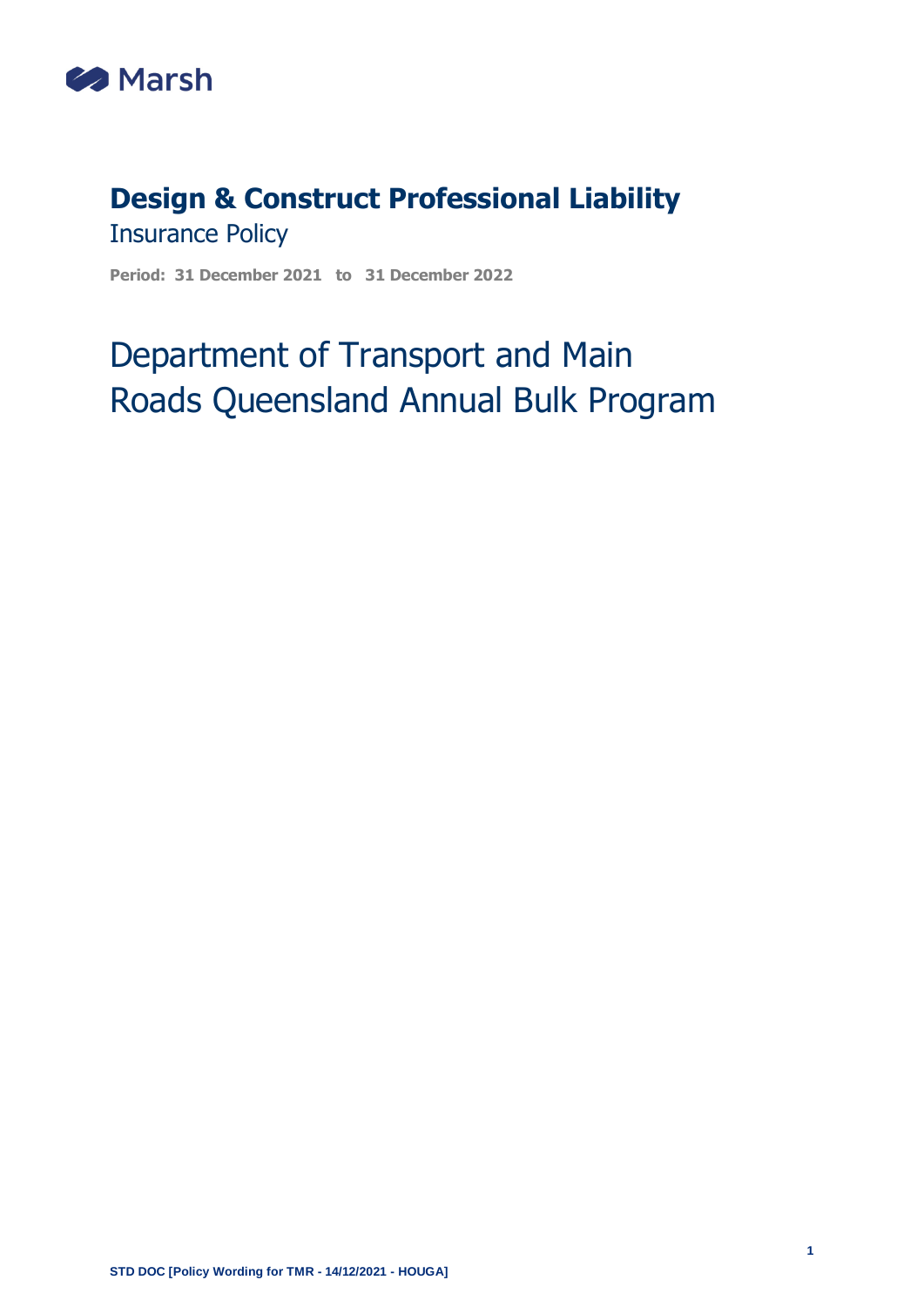# Contents

| 1<br>2                                                  |  |  |  |  |
|---------------------------------------------------------|--|--|--|--|
|                                                         |  |  |  |  |
| 3<br>4<br>5<br>6<br>7<br>8<br>9<br>10<br>11<br>12<br>13 |  |  |  |  |
| 14                                                      |  |  |  |  |
|                                                         |  |  |  |  |
| 15<br>16<br>17<br>18<br>19<br>20<br>21                  |  |  |  |  |
| 22<br>23<br>24<br>25<br>26<br>27                        |  |  |  |  |
| 28<br>29<br>30<br>31<br>32<br>33<br>34                  |  |  |  |  |
|                                                         |  |  |  |  |
| 35<br>36<br>37                                          |  |  |  |  |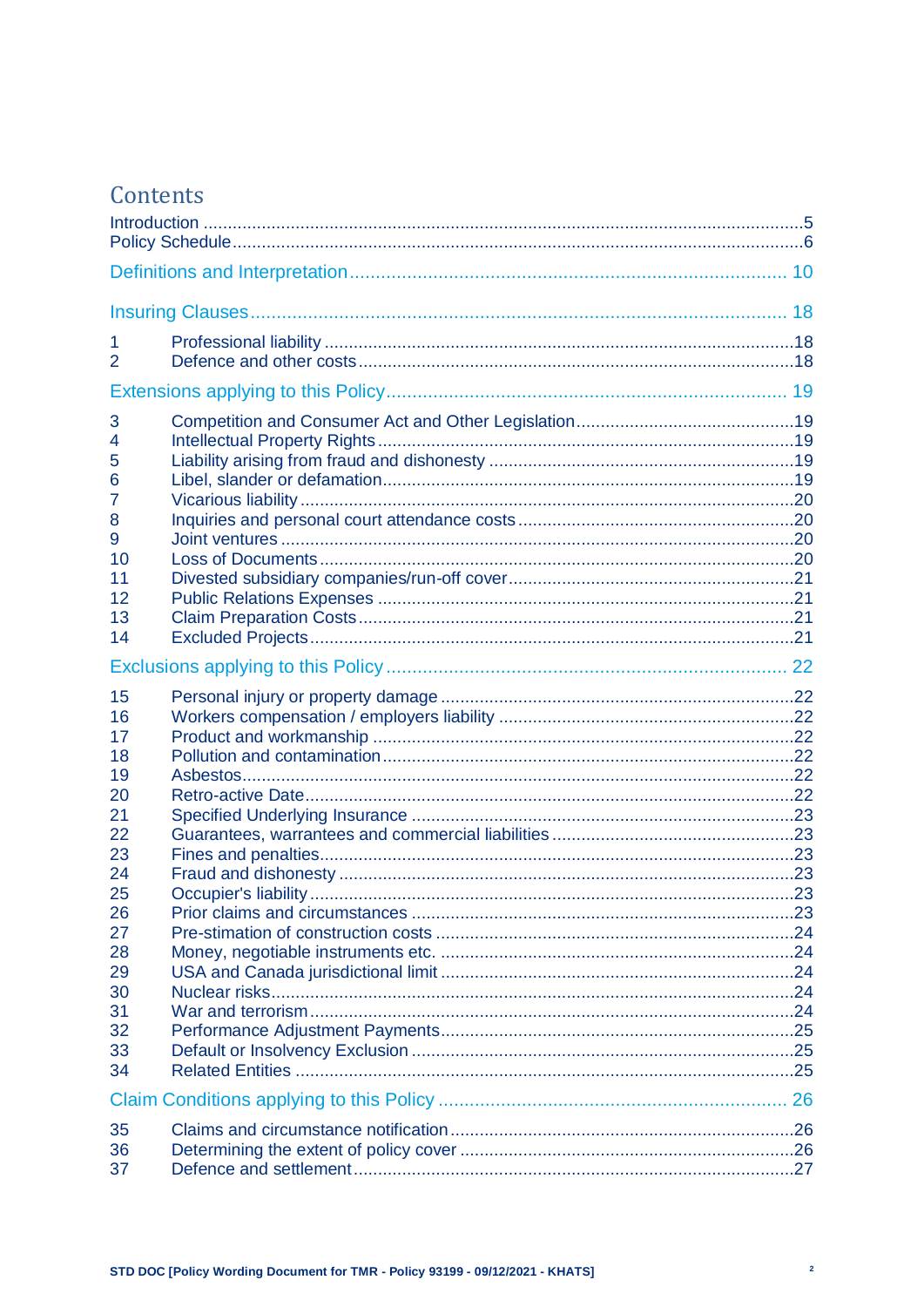| 38 |  |
|----|--|
| 39 |  |
| 40 |  |
|    |  |
| 41 |  |
| 42 |  |
| 43 |  |
| 44 |  |
| 45 |  |
| 46 |  |
| 47 |  |
| 48 |  |
| 49 |  |
| 50 |  |
| 51 |  |
| 52 |  |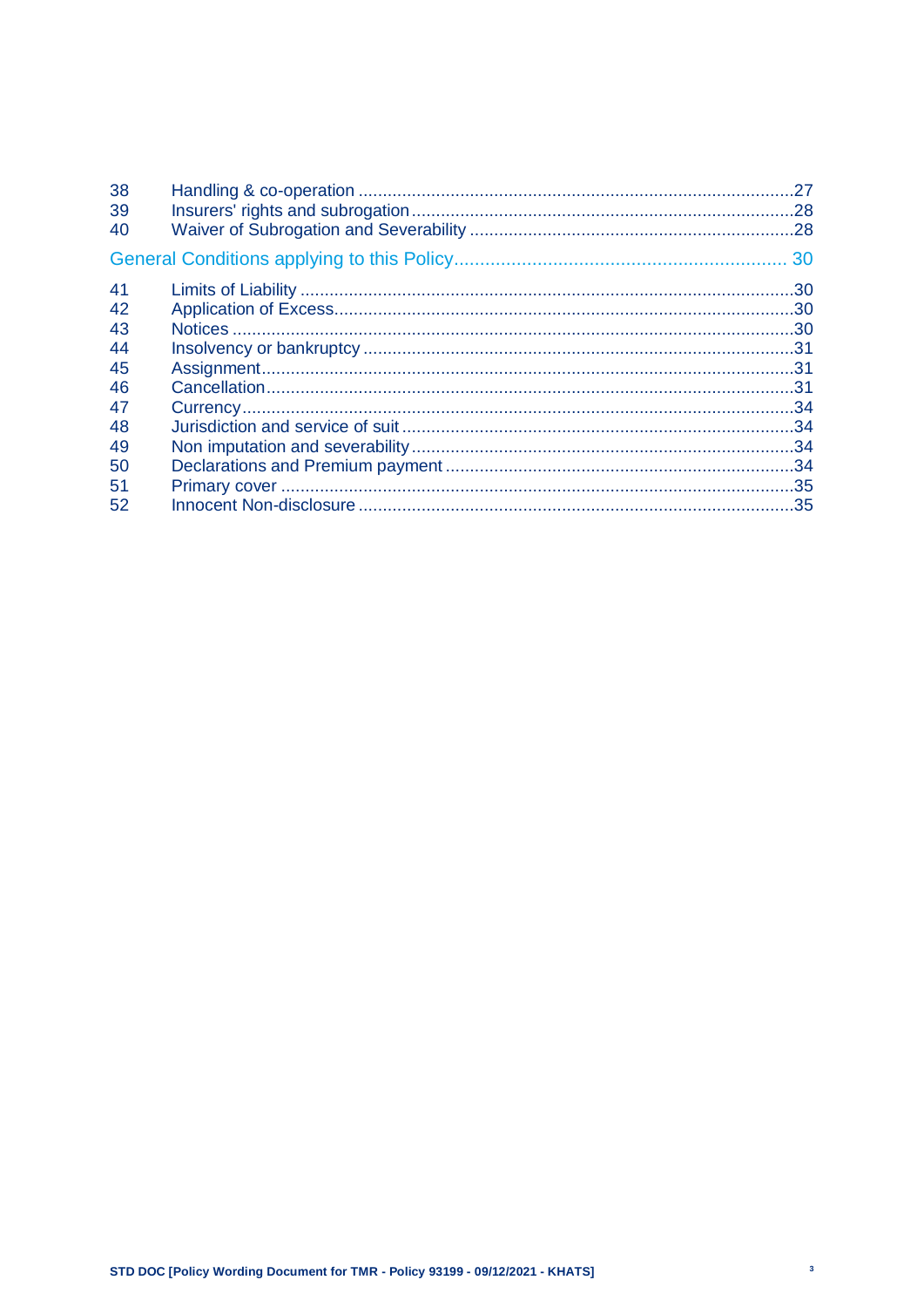# **Important Notice**

#### **Effect of Section 40 Insurance Contracts Act 1984 (Cth)**

This notice is provided in connection with but does not form part of this Policy.

This is a claims made and notified liability insurance policy. It only provides cover if:

- 1. a claim is made against the Insured, by some other person, during the Period of Insurance; and
- 2. the claim arises out of Professional Services committed, attempted or alleged to have been committed or attempted after the Retroactive Date stipulated in the Schedule.

Section 40(3) of the Insurance Contracts Act 1984 (Cth) applies to this type of policy. That sub-section provides that if the Insured becomes aware, during the Period of Insurance, of any occurrence or fact which might give rise to a claim against them by some other person, then provided that the Insured notifies the Insurers of the matter before this policy expires, the Insurers may not refuse to indemnify merely because a claim resulting from the matter is not made against the Insured during the Period of Insurance.

If the Insured, inadvertently or otherwise, does not notify the relevant occurrence or facts to the Insurers before the expiry of the policy, the Insured will not have the benefit of Section 40(3) of the Insurance Contracts Act 1984 (Cth) and the Insurers may refuse to pay any subsequent claim, notwithstanding

that the events giving rise to it or the Professional Services alleged in it may have taken place during the Period of Insurance. If a claim is actually made against the Insured by some other person during the Period of Insurance but is not notified to the Insurers until after the Policy has expired, the Insurers may refuse to pay or may reduce its payment under the Policy if it has suffered any financial prejudice as a result of the late notification.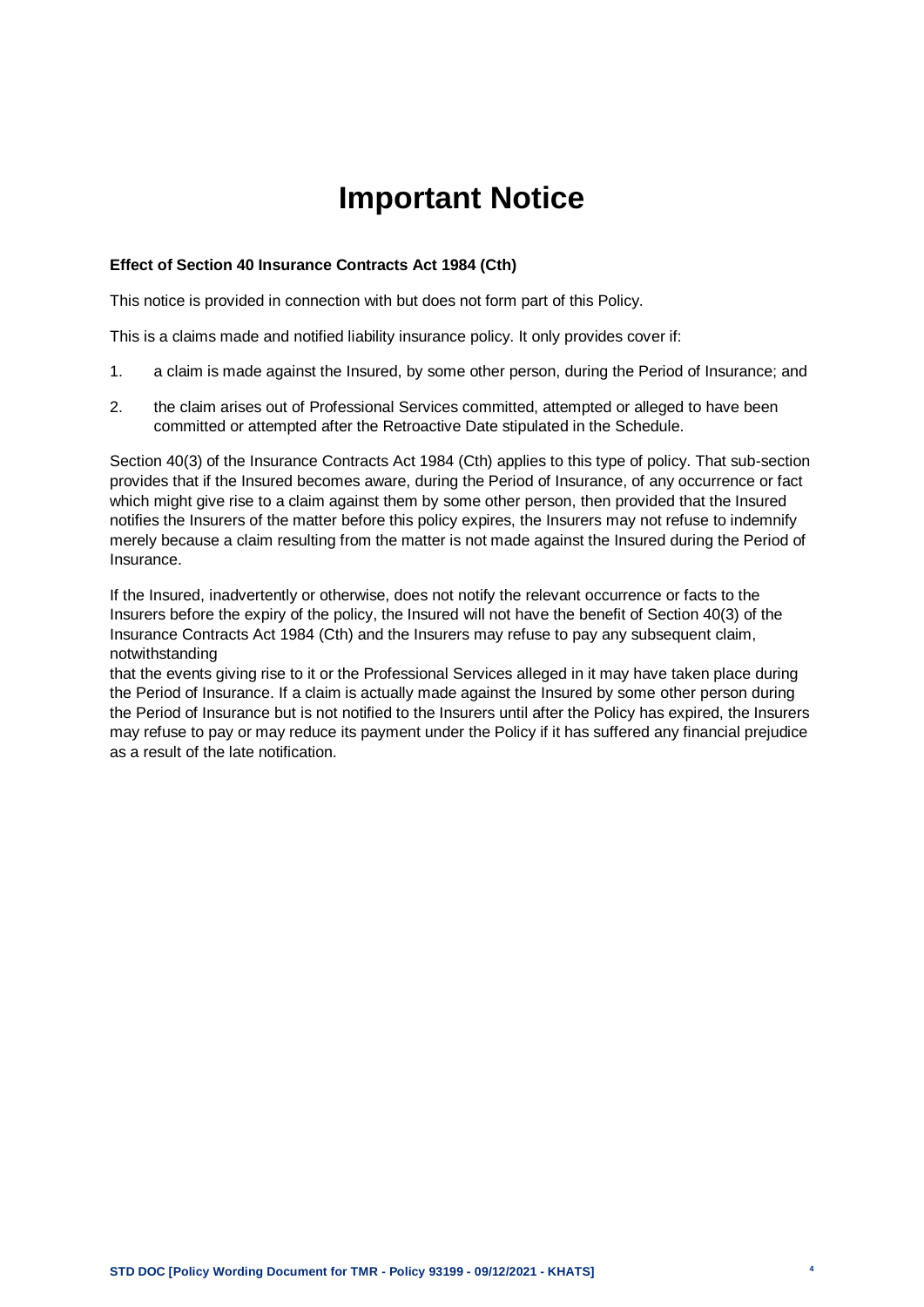# **Design & Construct Professional Liability Project Insurance Policy**

### <span id="page-4-0"></span>**Introduction**

In consideration of the Named Insured having paid or agreed to pay the Premium, the Insurers agree to indemnify the Insured to the extent provided herein subject always to the Limits of Liability and Sublimits of Liability of this Policy.

This Policy incorporates the Introduction, Insuring Clauses, Schedule, Sections, Definitions and Interpretation, Claim and General Conditions, Extensions, Optional Extensions, Exclusions, Endorsements and any other terms herein contained, which are to be read together. The Insurers agree that this Policy and any subsequent attaching Endorsements are accepted as their own.

The liability of all of the Insurers collectively will in no case exceed the Limits of Liability and Sub-limits stated in the Schedule or elsewhere in this Policy. Furthermore, the liability of each of the Insurers individually will in no case exceed the proportion set against each Insurer's name below.

Signed for and on behalf of the Insurers:

| <b>Insurers</b>                                                                                                               | Policy No.         | <b>Proportion % Signature</b> | <b>Date</b> |
|-------------------------------------------------------------------------------------------------------------------------------|--------------------|-------------------------------|-------------|
| Pacific Indemnity Underwriting<br>Solutions Pty Limited on behalf of<br>Berkley Insurance Australia<br>trading as Berkley Re. | 02-ENG-<br>0021102 | 100%                          |             |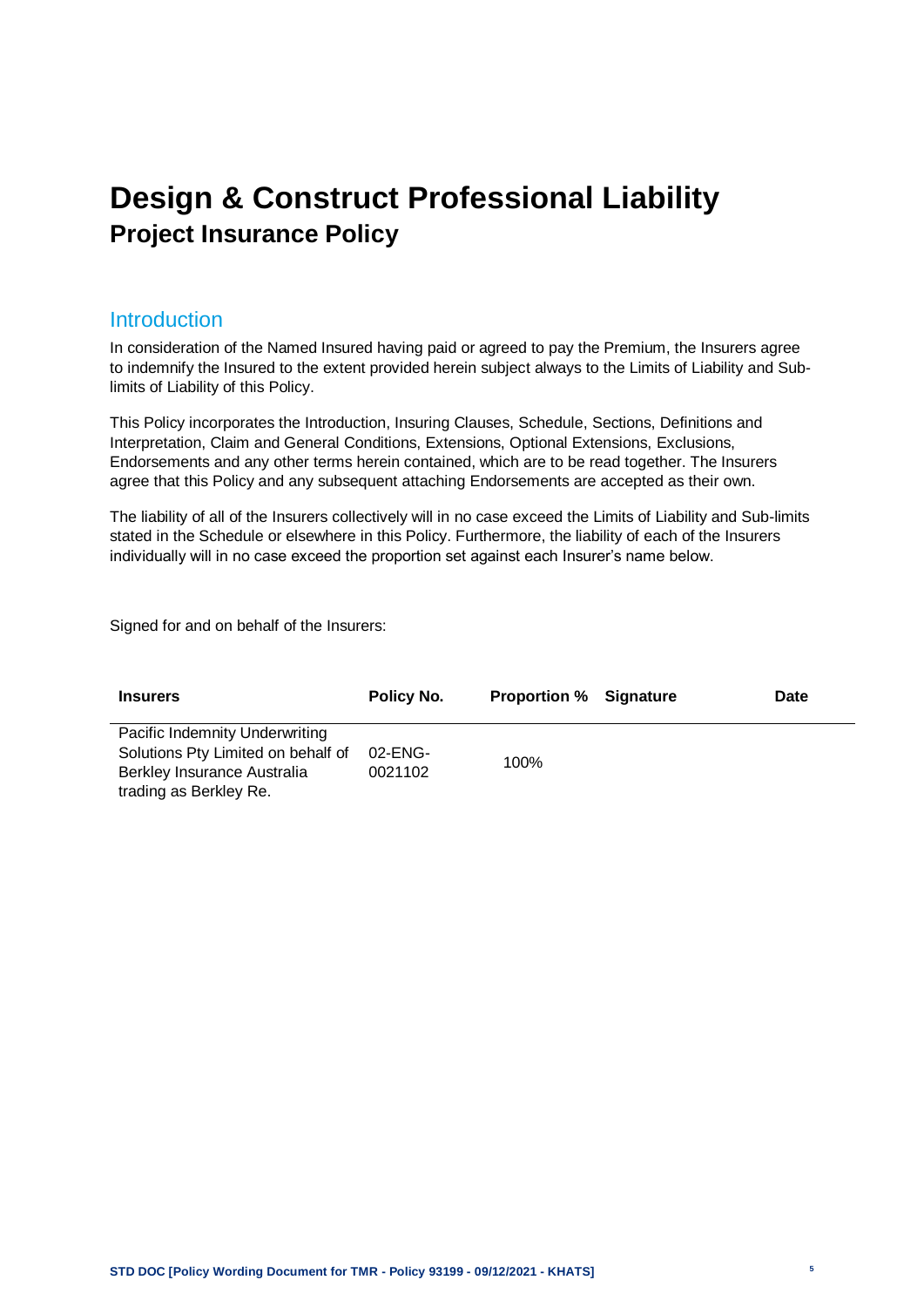# <span id="page-5-0"></span>Policy Schedule

| <b>NAMED INSURED</b>       | The State of Queensland represented by the Department of<br>Transport and Main Roads, (including its RoadTek division),<br>Queensland Rail Limited, Queensland Rail Transit Authority                                                                                                       |  |  |
|----------------------------|---------------------------------------------------------------------------------------------------------------------------------------------------------------------------------------------------------------------------------------------------------------------------------------------|--|--|
| <b>ADDITIONAL INSUREDS</b> | Contractors undertaking work on any Insured Project<br>(a)<br>commencing during the Period of Insurance;                                                                                                                                                                                    |  |  |
|                            | Any contractor or consultant (of any tier) to the Named Insured<br>(b)<br>or the Additional Insureds in (a) and/or (b) above who at the<br>time the work is awarded to them, are qualified to do that type<br>of work by the Named Insured                                                  |  |  |
|                            | Any other party named in a Contract;<br>(c)                                                                                                                                                                                                                                                 |  |  |
|                            | Any subcontractor or sub consultant (of any tier) to the Named<br>(d)<br>Insured or Additional Insureds not mentioned above.                                                                                                                                                                |  |  |
|                            | Other parties as declared and agreed for each specific Project.<br>(e)                                                                                                                                                                                                                      |  |  |
| <b>OTHER INSUREDS</b>      | This Policy also insures other parties as specified in the definition of<br>the Insured herein.                                                                                                                                                                                             |  |  |
| <b>ABN AND ITC DETAILS</b> | <b>ITC% is 100</b><br>ABN 39 407 690 291                                                                                                                                                                                                                                                    |  |  |
| <b>NOTIFYING PARTY</b>     | The Administrator until completion of the relevant Insured Project<br>and thereafter the Authorised Representative of the Named Insured                                                                                                                                                     |  |  |
| <b>INSURED PROJECTS</b>    | All Projects undertaken by or on behalf of the Named Insured and<br>commenced during the Period of Insurance; however, unless<br>otherwise agreed and accepted by the Insurer and listed in the<br>Schedule as an Endorsed Project, this Policy does not cover<br><b>Excluded Projects.</b> |  |  |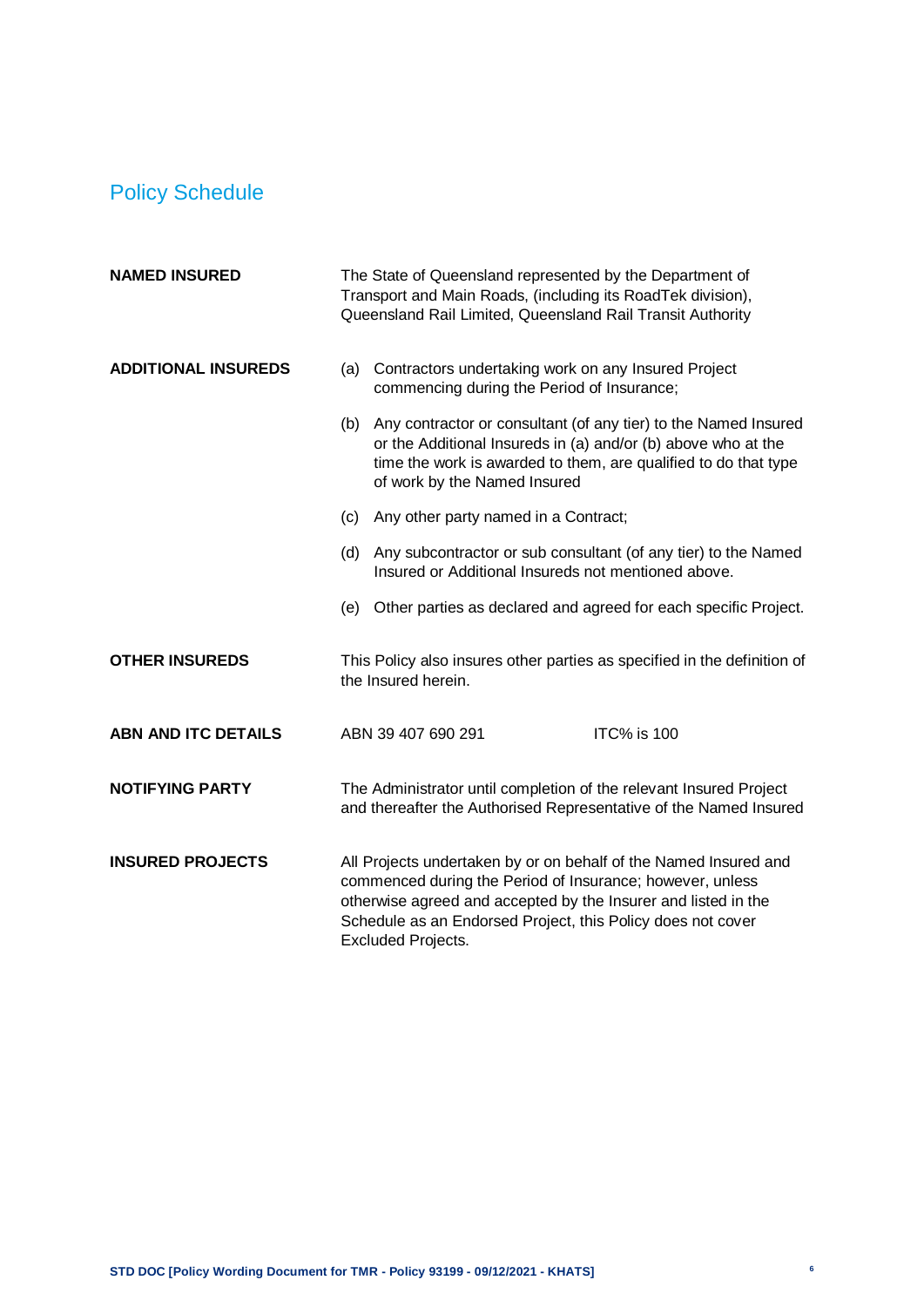**EXCLUDED CONTRACTS** Are those Contract Types listed below where the Insurers will not grant any cover under this Policy except in accordance with the provisions of Clause 14, or unless previously agreed by specific Endorsement under Endorsed Contracts:

| <b>Project Type</b> |                                                                                                                             |                                                                                                                 |
|---------------------|-----------------------------------------------------------------------------------------------------------------------------|-----------------------------------------------------------------------------------------------------------------|
| (a)                 | <b>Bridges</b>                                                                                                              | Where the Project involves work<br>on Bridges valued in excess of<br>\$50,000,000 in initial estimated<br>value |
| (b)                 | Tunnels and Horizontal<br>Directional Drilling<br>Contracts (including<br>where the Contract<br>involves any level of this) | <b>All Contract Values</b>                                                                                      |
| (c)                 | Wet Risks                                                                                                                   | <b>All Contract Values</b>                                                                                      |
| (d)                 | Major Infrastructure<br>Projects                                                                                            | <b>All Contract Values</b>                                                                                      |
| (e)                 | All other Projects                                                                                                          | Where the estimated Contract<br>Value exceeds \$100,000,000                                                     |

The following Projects are also deemed to be Excluded Contracts unless agreed by specific Endorsement;

- (f) Where the Project involves working in Difficult Ground Conditions.
- (g) Projects involving prototypical, innovative or unusual construction techniques, designs or materials

**ENDORSED CONTRACTS** The following Contracts have been referred to and accepted by the Insurer in accordance with Clause 14

#### **Nil**

**POLICY PERIOD** From: 31 December 2021 at 4 PM Local Time (QLD). To: 31 December 2022 at 4 PM Local Time (QLD).

#### **GEOGRAPHICAL SCOPE** This Policy responds to activities anywhere in the world. However, please refer to clause 29 in respect of limitations on court jurisdiction

#### **RETROACTIVE DATE** Unlimited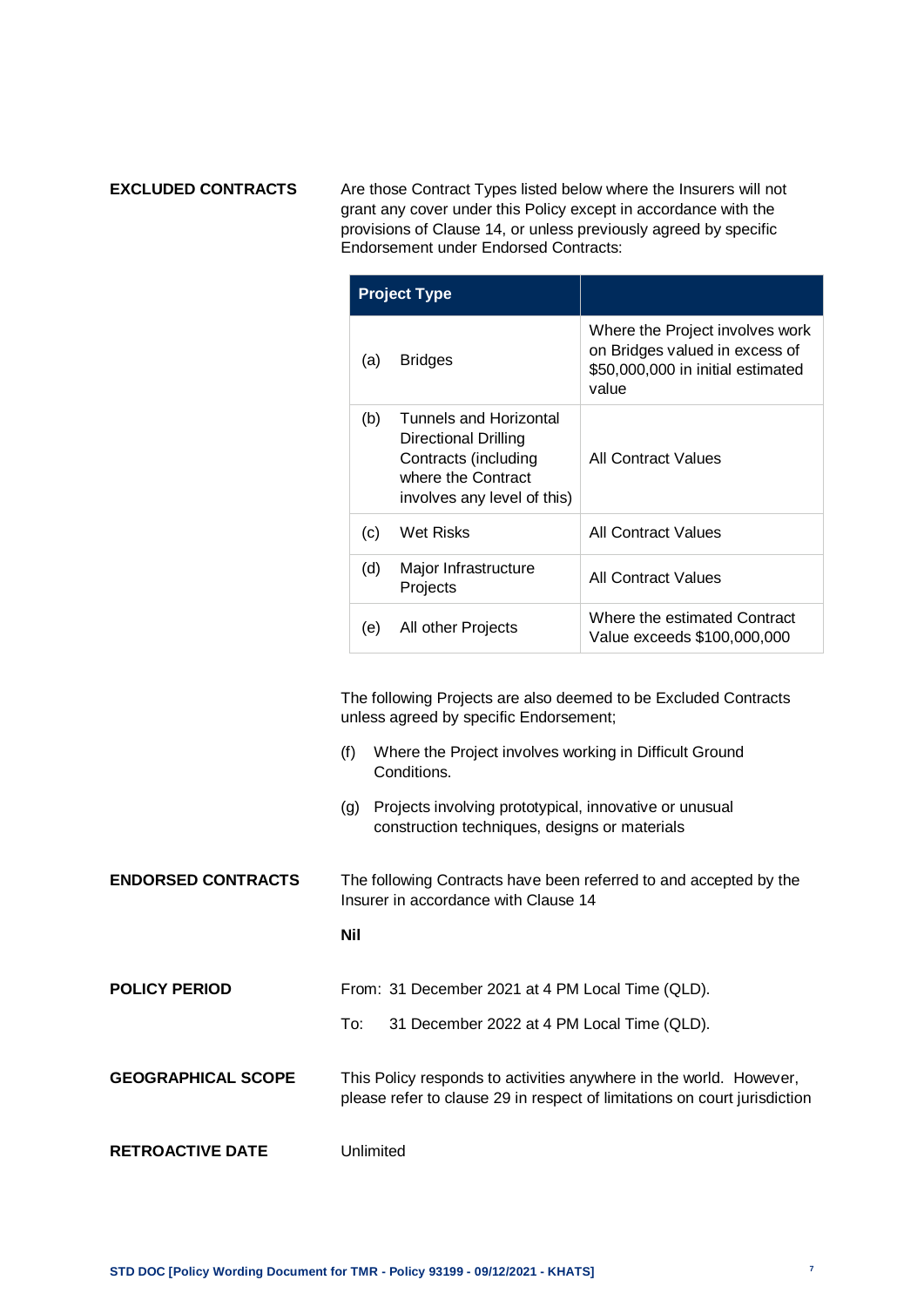| <b>LIMIT OF LIABILITY</b>                                                       | \$20,000,000 each Claim and in the aggregate for each Insured<br>Project during the Period of Insurance subject to a maximum<br>aggregate limit of \$100,000,000 for all Insured Projects. |                                                                                                                         |  |
|---------------------------------------------------------------------------------|--------------------------------------------------------------------------------------------------------------------------------------------------------------------------------------------|-------------------------------------------------------------------------------------------------------------------------|--|
|                                                                                 | The above limit is inclusive of Defence Costs, and in addition to the<br>Excess.                                                                                                           |                                                                                                                         |  |
| <b>SUB-LIMITS OF LIABILITY</b>                                                  | The Sub-limits of liability form part of, and are not in addition to the<br>Limit of Liability:                                                                                            |                                                                                                                         |  |
|                                                                                 | <b>Inquiries Costs</b><br><b>Court Attendance Costs</b><br><b>Loss of Documents</b><br><b>Public Relations Expenses</b><br><b>Claim Preparation Costs</b>                                  | \$1,000,000 each claim<br>\$100,000 each claim<br>\$1,000,000 each claim<br>\$250,000 each claim<br>\$50,000 each claim |  |
| <b>EXCESS</b>                                                                   | \$500,000 each and every Claim, other than:                                                                                                                                                |                                                                                                                         |  |
| Inquiries and Personal Court Attendance Costs:<br>\$50,000 each and every Claim |                                                                                                                                                                                            |                                                                                                                         |  |
|                                                                                 | <b>Public Relations Costs:</b><br>\$50,000 each and every Claim                                                                                                                            |                                                                                                                         |  |
|                                                                                 | Loss of Documents:<br>\$50,000 each and every Claim                                                                                                                                        |                                                                                                                         |  |
| <b>MARSH ADDRESS FOR</b><br><b>NOTICES</b>                                      | Notices under this Policy to be sent to<br>The State Manager Construction<br>Marsh Pty Ltd<br>111 Eagle Street<br><b>QLD 4000</b>                                                          |                                                                                                                         |  |
| <b>NOMINEE FOR INSURERS'</b><br><b>NOTICES</b>                                  | Not applicable                                                                                                                                                                             |                                                                                                                         |  |
| <b>NOMINEE FOR LEGAL</b><br><b>SERVICE</b>                                      | The Claims Manager<br>The Insurer stated in the Schedule                                                                                                                                   |                                                                                                                         |  |
| <b>CURRENCY</b>                                                                 | Australian dollars                                                                                                                                                                         |                                                                                                                         |  |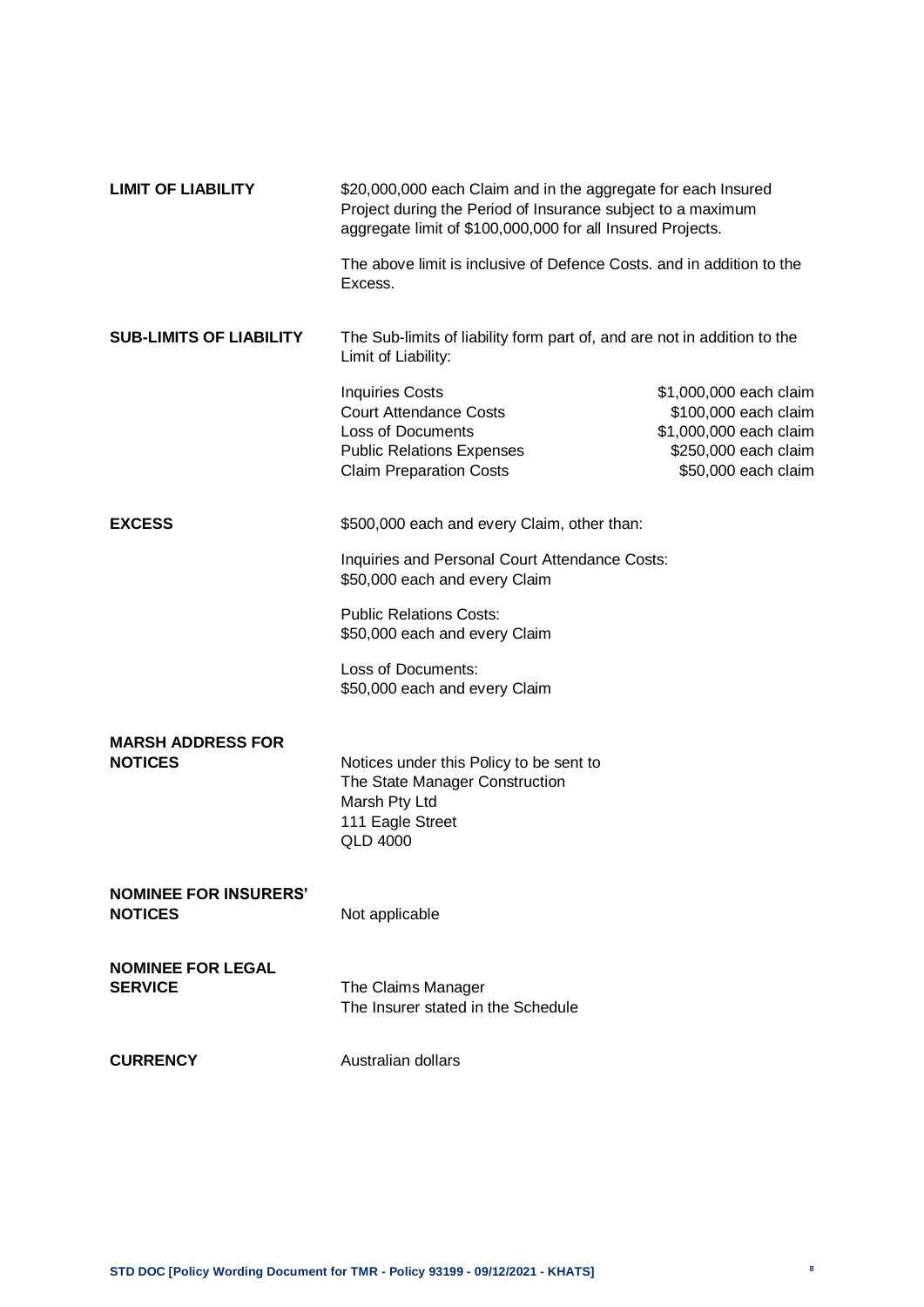# **SPECIFIED UNDERLYING**

be noted

**INSURANCE** To be updated and reviewed and the annual Environmental policy to

| Policy                                                          | Insurer                       | Limit                                       | Lead<br>Policy<br>Number | Expiry<br>Date |
|-----------------------------------------------------------------|-------------------------------|---------------------------------------------|--------------------------|----------------|
| Annual<br>Contract<br>Works<br>Insurance                        | Lead<br>Insurer:<br>Munich Re | \$200,000,000                               | TBC                      | 31/12/2023     |
| Primary<br><b>Third</b><br>Party<br>Liability                   | Lead<br>Insurer:<br>Liberty   | \$50,000,000                                | <b>TBC</b>               | 31/12/2023     |
| 1 <sup>st</sup><br>Excess<br>Third<br>Party<br>Liability        | AXA XL<br>100%                | \$50,000,000<br>excess of<br>\$50,000,000   | <b>TBC</b>               | 31/12/2021     |
| 2 <sub>nd</sub><br>Excess<br><b>Third</b><br>Party<br>Liability | Allied<br>World<br>Lead       | \$50,000,000<br>excess of<br>\$100,000,000  | <b>TBC</b>               | 31/12/2021     |
| 3rd<br>Excess<br><b>Third</b><br>Party<br>Liability             | <b>BHSI Lead</b>              | \$100,000,000<br>excess of<br>\$150,000,000 | <b>TBC</b>               | 31/12/2021     |

#### **APPLICABLE LAW** Queensland

**PREMIUM** As agreed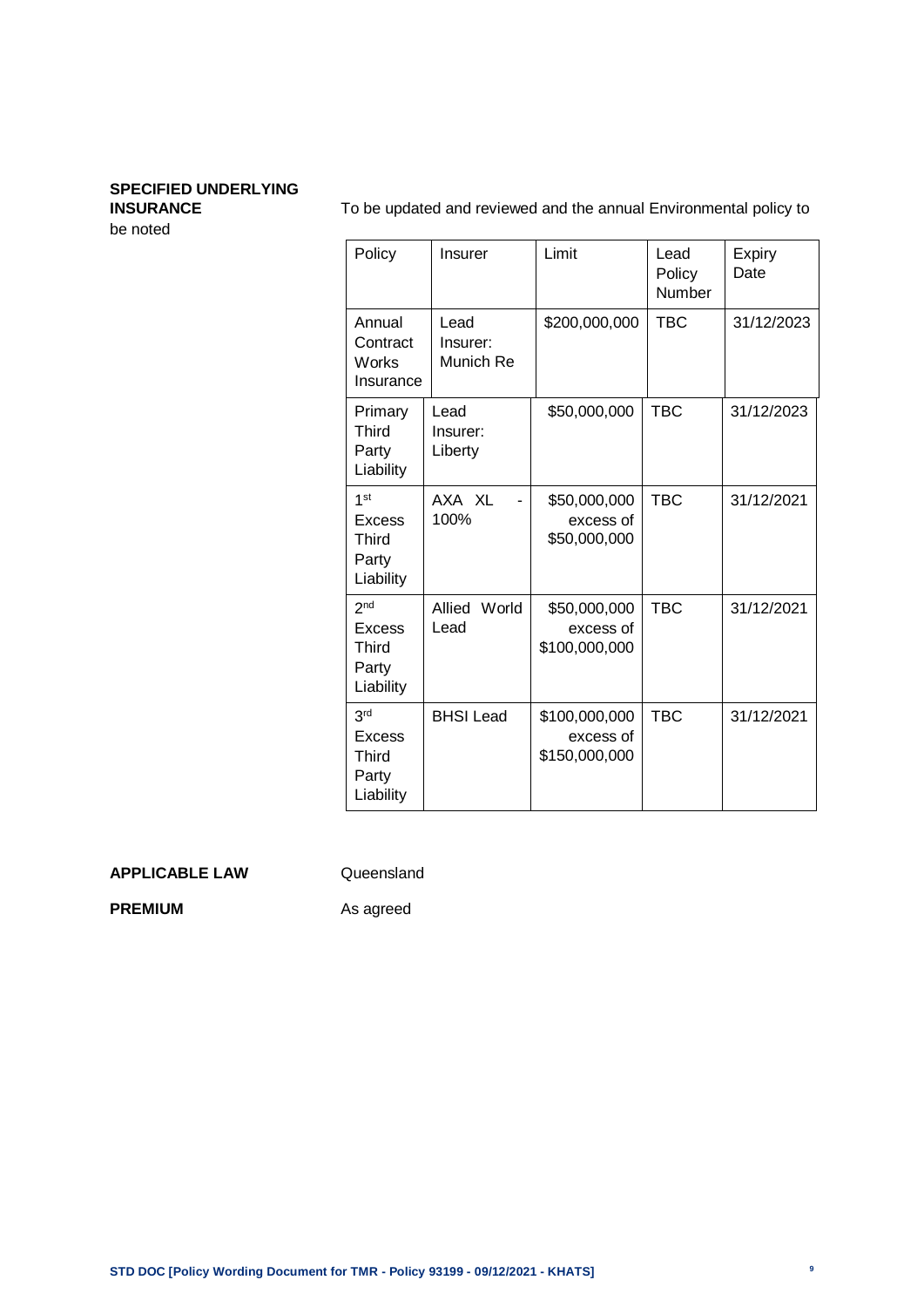# <span id="page-9-0"></span>Definitions and Interpretation

The following Definitions will apply to this Policy.

Agent means a natural person or company or other entity engaged by the Insured to act for or on behalf of the Insured in the provision of Professional Services.

Associate means any business venture or related or associated entity of the any Insured which is owned, managed or operated directly or indirectly by any Insured, any person who at the time of the conduct giving rise to the claim is a family member of any Insured, any joint venture partner of any Insured, any parent or controlling entity, successor or assign of any Insured, any other person or entity, including but not limited to a trustee, who or which is controlled or operated by the Insured or where the Insured has a direct or indirect financial interest including but not limited to where the Insured is a beneficiary of a trust.

Authorised Representative means the person nominated from time to time by an Insured for the purpose of dealing with any potential or actual claim under this Policy.

Claim means any of the following:

- i any civil proceedings or written or oral demand made by a third party during the Period of Insurance however conveyed against the Insured for compensation or damages and notified to the Insurers during the Period of Insurance; and/or
- ii a notification by the Notifying Party to the Insurers during the Period of Insurance in respect of a First Party Loss first incurred by the Named Insured during the Period of Insurance; and/or
- iii a notification by the Notifying Party to the Insurers during the Period of Insurance of a circumstance or event that may lead to a Claim under either (i) or (ii) above; and/or
- iv an Inquiry.

Notwithstanding the above a claim may be brought against this Policy by The State of Queensland represented by the Department of Transport and Main Roads (including its RoadTek division), Queensland Rail Limited, Queensland Rail Transit Authority.

For the purposes of the Limit of Liability and Excess, all Claims arising out of or in connection with the same or related conduct, events, acts, errors or omissions shall constitute a single Claim

All other Projects means where the estimated Contract Value exceeds \$100,000,000 for any type of Contract.

Alliance Contract or a Collaborative Project Agreement means: an Alliance Agreement or a Collaborative Project Agreement entered into by the Named Insured.

Contract means any contract or agreement, made verbally and/or in writing by or on behalf of the Named Insured, and includes a Contract novated by the Named Insured to another Insured, in respect of the relevant Insured Project.

Contract Value means the total value of the construction costs and professional fees butexcluding GST incurred by or on behalf of the Insured in respect of the Insured Projects. It includes the value of principal supplied and other free supplied materials.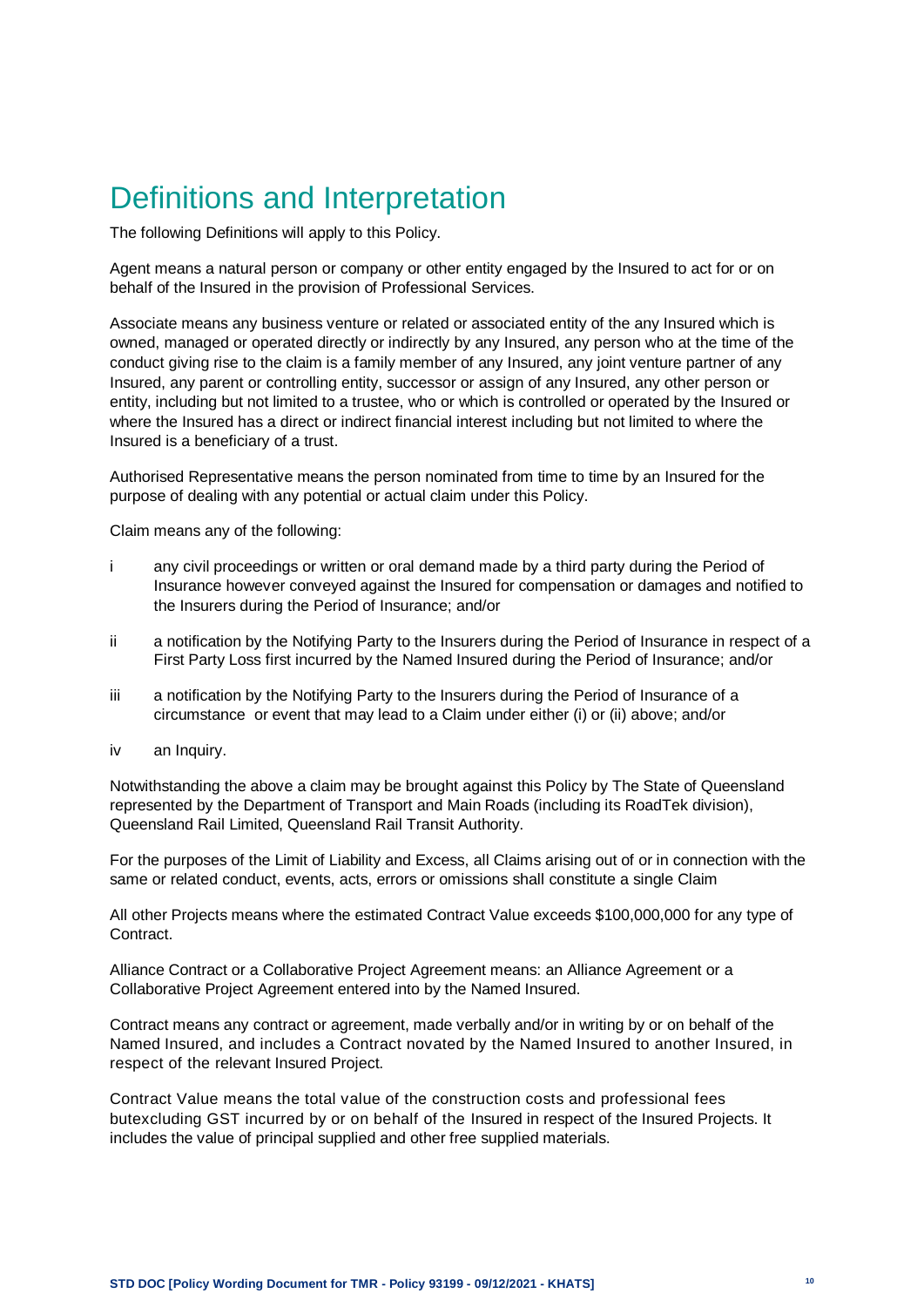For the purpose of applying the Contract Value each Project undertaken under a separate Contract or work order or purchase order or similar arrangement, will be deemed to be a separate Project, irrespective of the existence of a service agreement or agreed rate or similar contract or master agreement that applies over more than one contract.

Court Attendance Costs mean Personal Expenses necessarily incurred or suffered in connection with the attendance at court whilst the Insured is legally obligated to attend a civil proceeding as a witness in connection with a Claim.

Defence Costs mean:

- i reasonable costs and expenses incurred by the Insurers, or by or on behalf of the Insured but only with insurers' prior written consent such consent not to be unreasonably withheld or delayed, solely for the benefit of the Insured(s) in the investigation, settlement, defence or appeal of any Claim covered under this Policy;
- ii the costs of obtaining senior counsel's or Expert's advice for determination under this Policy pursuant to clauses 36 and 37.

Defence Costs does not include the Insured's salaries, wages, directors' fees, travel or accommodation expenses.

Difficult Ground Conditions, shall mean 'conditions requiring extensive soil remediation or improvement in order to provide an acceptable foundation for the Project to be constructed'.

Document means a document of any nature whether written, printed or reproduced by any method, including computer records or electronic data, belonging to the Insured or for which the Insured is legally responsible but does not include Money.

Endorsed Projects means those Projects stated in the Schedule under "Endorsed Projects" and any other Projects that have been referred to and accepted by the Insurer(s) in accordance with Extension 14 and endorsed hereon.

Excess means the amounts noted in the schedule or the amount which the Named Insured has requested in any Contract that a contractor holds a certain level of professional indemnity insurance; then this amount will be the Excess, however at the sole discretion of the Named Insured.

Expert means an appropriately qualified industry expert to be mutually agreed upon by the Insurers and the Insured. In the absence of agreement, such expert is to be nominated by the President of Engineers Australia.

Head contractor means the entity stated in the contract, who is bound to execute the Work Under the **Contract** 

Inquiry means:

- i any criminal proceeding against the Insured arising from an alleged breach of statute or regulation:
- ii any inquiry, legal, arbitral or other hearing;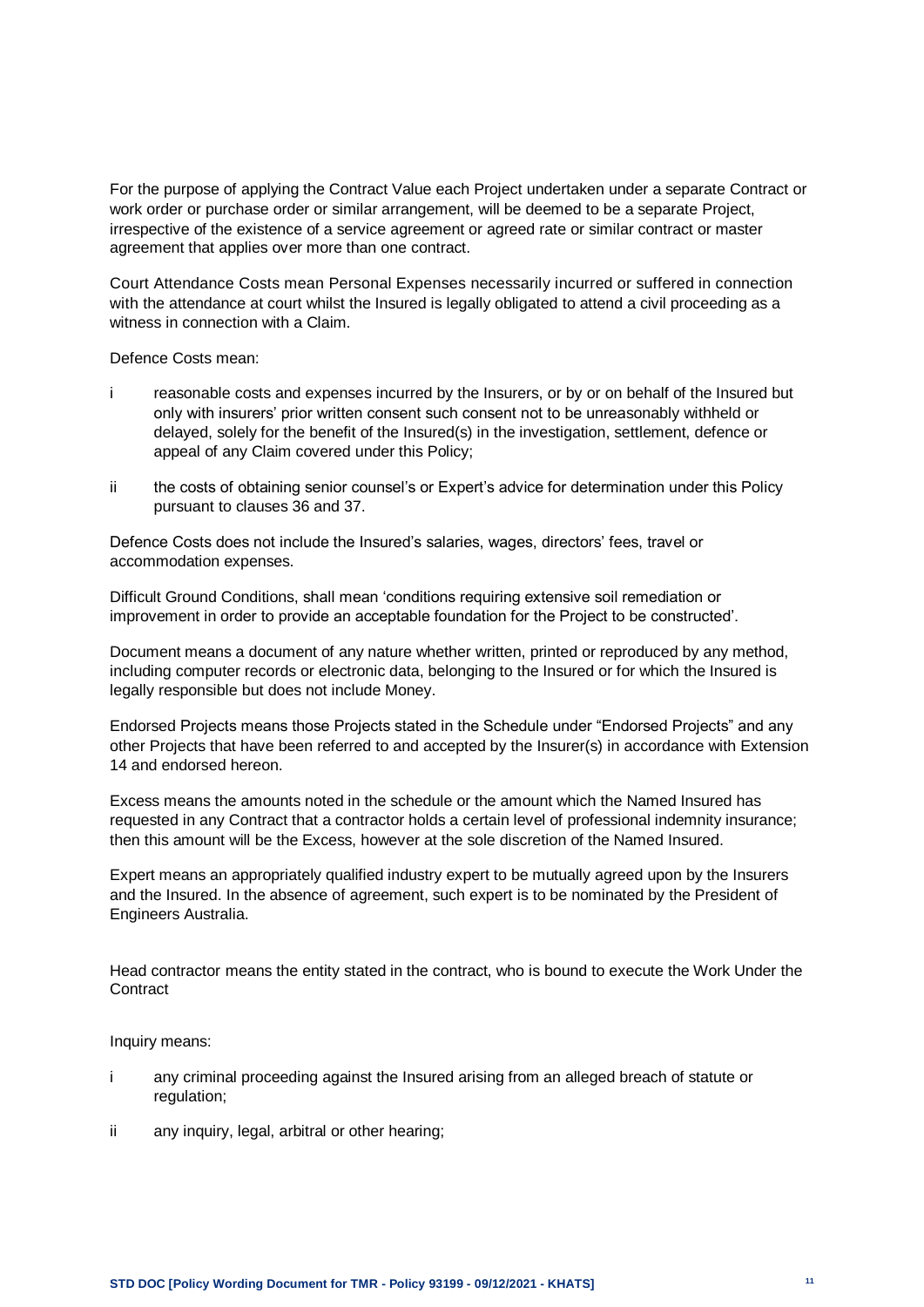relating to the provision of Professional Services by the Insured or its Agent if findings from such proceeding, inquiry or hearing could lead to a Claim being made against the Insured which may be covered under this Policy.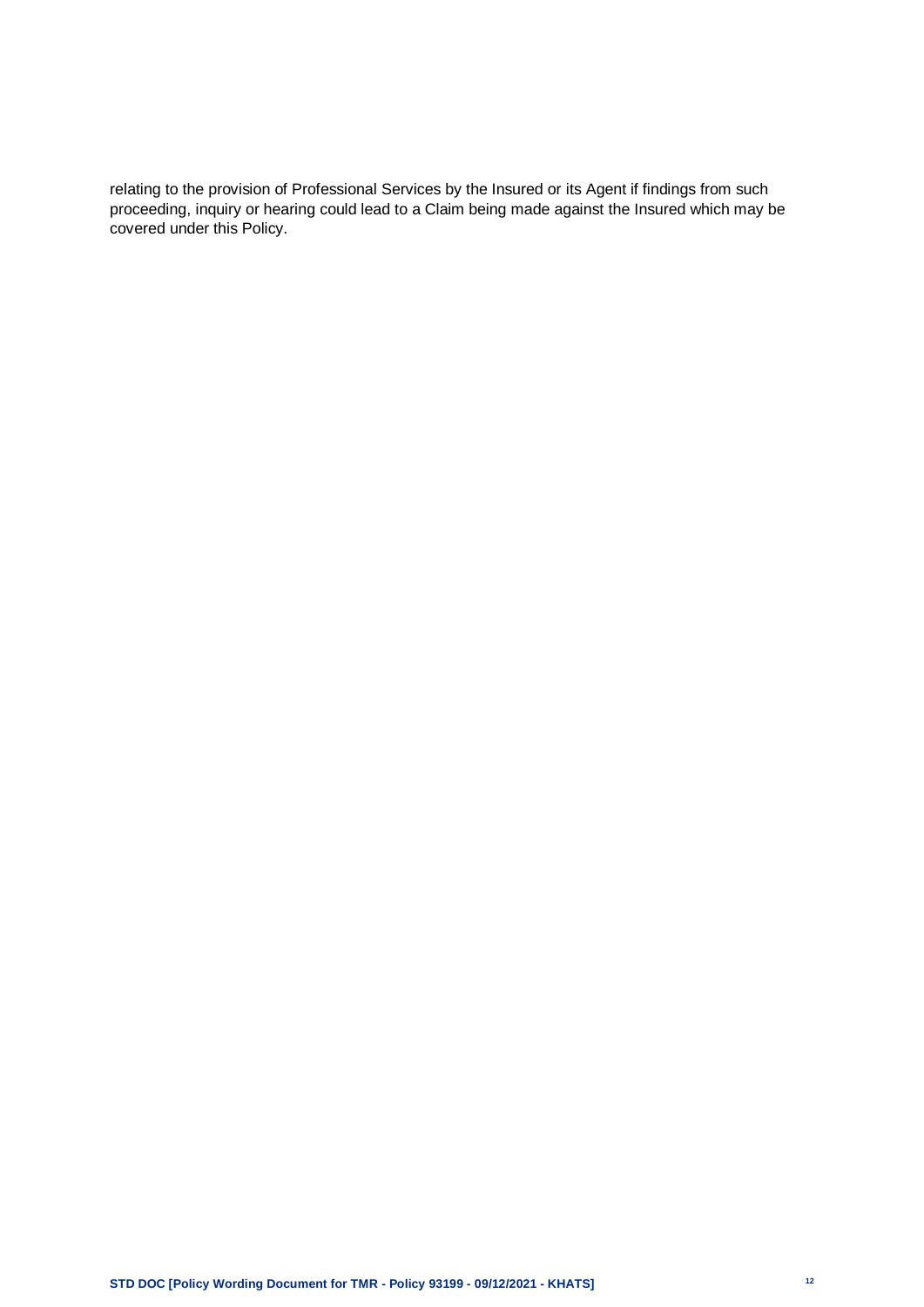Inquiry Costs mean:

- i legal, assessor, adjuster, expert and other witness costs but does not include the Insured's salaries, wages, directors' fees, travel or accommodation expenses; and
- ii Personal Expenses necessarily incurred in connection with the attendance at the Inquiry.

Insured means:

- i The Named Insured;
- ii Additional Insureds stated in the Schedule;
- iii any parent or subsidiary company (including subsidiaries thereof) of the Named Insured and the Additional Insureds and any other organisation under the control of the Named Insured and over which it is exercising active management, whether now or hereafter incorporated;
- iv the predecessors in business of the Insured;
- v any past, present or future director, partner or principal of parties in i, ii, iii or iv above in respect of the provision of the Professional Services whilst acting in such capacity, including contracts executed in the personal name of such director, partner or principal;
- vi any past, present or future employee of the Insured of parties in i, ii, iii or iv above in the provision of Professional Services that occurred prior to their last day of employment with the party in i, ii, iii or iv above, including contracts of Professional Services executed in the personal name of such employee;
- vii any self-employed individual (and the entity under which such individuals trade) working under the control of or under contract with the Insured in respect of the performance of the Professional Services whilst acting in such capacity and on whose behalf the Insured in i and ii above have agreed to arrange insurance;
- viii in the event of the death or incapacity of any employee, director, partner or principal of the Insured parties in i to vii above, the estate, heirs, legal representatives or assigns of any such employee, director, partner or principal of such party.

Insured Project(s) means the Insured Projects stated in the Schedule and includes Endorsed Projects.

Intellectual Property Rights means any statutory and other proprietary right in respect of inventions, innovations, patents, utility models, designs, circuit layouts, mask rights, copyright (including future copyright), confidential information, trade secrets, know-how, trade-marks and any other right in respect of intellectual property as defined in Article 2 of the Convention establishing the World Intellectual Property Organisation of July 1967 including but not limited to any right to register those rights.

Local Time means the Official Government Time set on Co-ordinated Universal Time (UCT) (which includes daylight savings time where observed) at the designated place stated in the Schedule.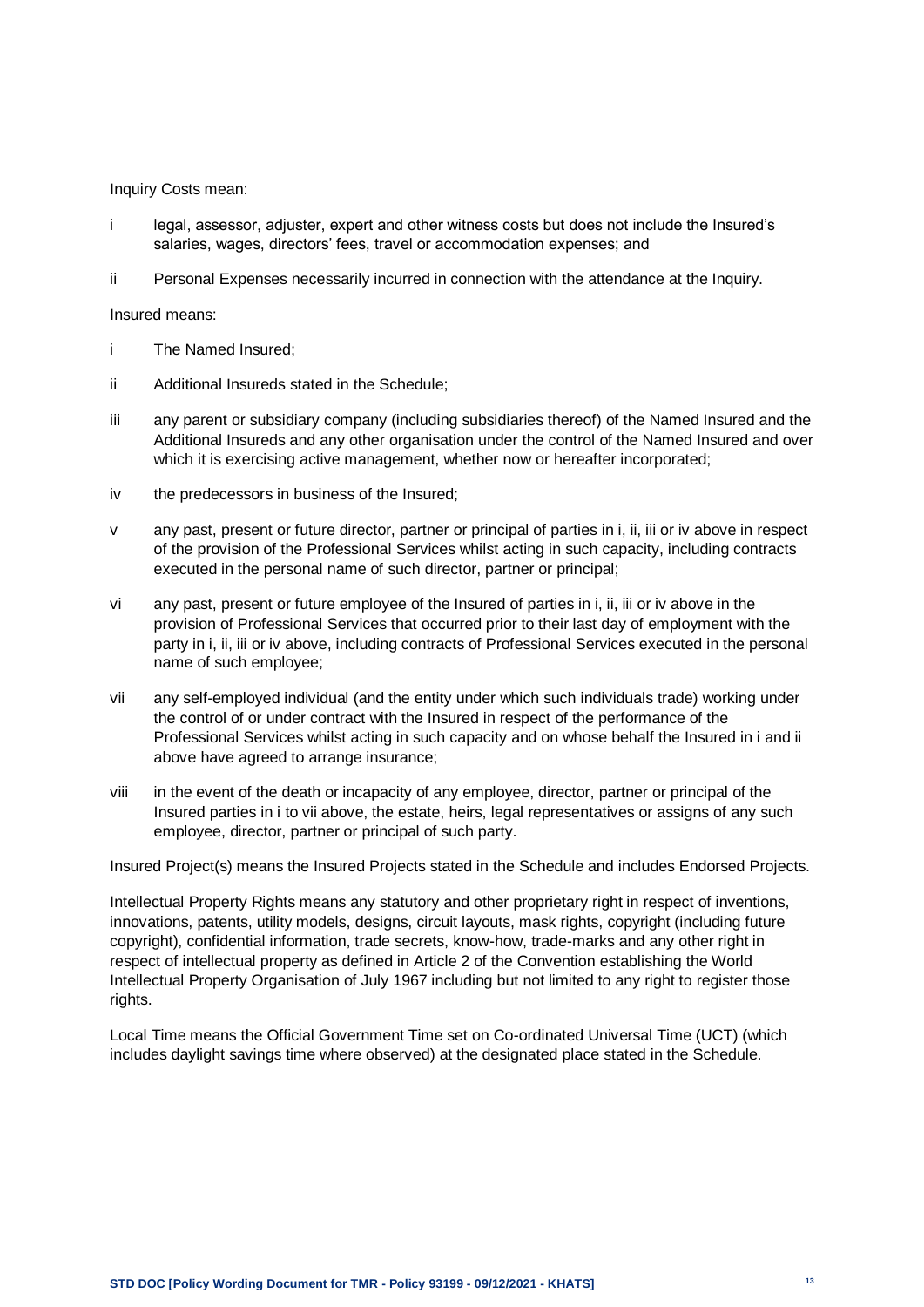#### Loss means:

- i Third Party Loss is any civil liability for compensation or damages payable to a third party; and/or
- ii The total direct costs necessarily and reasonably incurred by Insured in taking action to rectify or mitigate the effects of any act or omission of the Insured in the provision of Professional Services that would otherwise result in a Loss under (i) above; and/or
- iii First Party Loss is any other costs, damages, expenses or loss incurred by or on behalf of the Named Insured, including any reasonable costs or expenses incurred by or on behalf of the Named Insured in taking action necessary to rectify, or to mitigate any costs, damages, expenses or loss.

*Loss does not* include:

- a) amounts uninsurable at law;
- b) regular or overtime wages or salaries or directors' fees incurred in assessing, investigating, dealing with or assisting others to deal with the Loss unless and to the extent incurred under (ii) above;
- c) indirect costs and expenses such as loss or diminution of Insured's profit, bonus, incentive payment or opportunity cost;
- d) costs and and expenses in relation to any increased quality or standard from that specified or intended in the design parameters and or functional requirements of the relevant Contract;
- e) any costs, damages expenses or Loss under (ii) or (iii) above incurred by the Insured prior to obtaining the Insurer's written consent to incurring the same.

Marsh means Marsh Pty. Ltd ABN: 86 004 651 512

Money means money, negotiable instruments, shares, bonds, coupons, stamps, bank or currency notes, or precious metals.

Named Insured means The State of Queensland represented by the Department of Transport and Main Roads or where the Contract is an Alliance or a Collaborative Project Agreement the Named Insured includes all parties to the respective collaborative agreement.

Notifying Party means the party(ies) stated in Schedule.

Performance Adjustment Payment means any payment (sometimes referred to as 'gainshare' payments) of reduction of revenue (sometimes referred to as 'painshare' payments) which rewards or penalises an Insured beyond any agreed base-line operating profit as a result of the performance of the Insured or the project as a whole.

Personal Expenses mean personal expenses incurred by the Insured or their nominated personal representative limited to:

- i transport, accommodation and other related disbursements for which the Insured provides receipts; and
- ii reimbursement of the Insured's nominated representative's annual income, calculated by dividing the last annual income of the Insured's nominated representative (by reference to the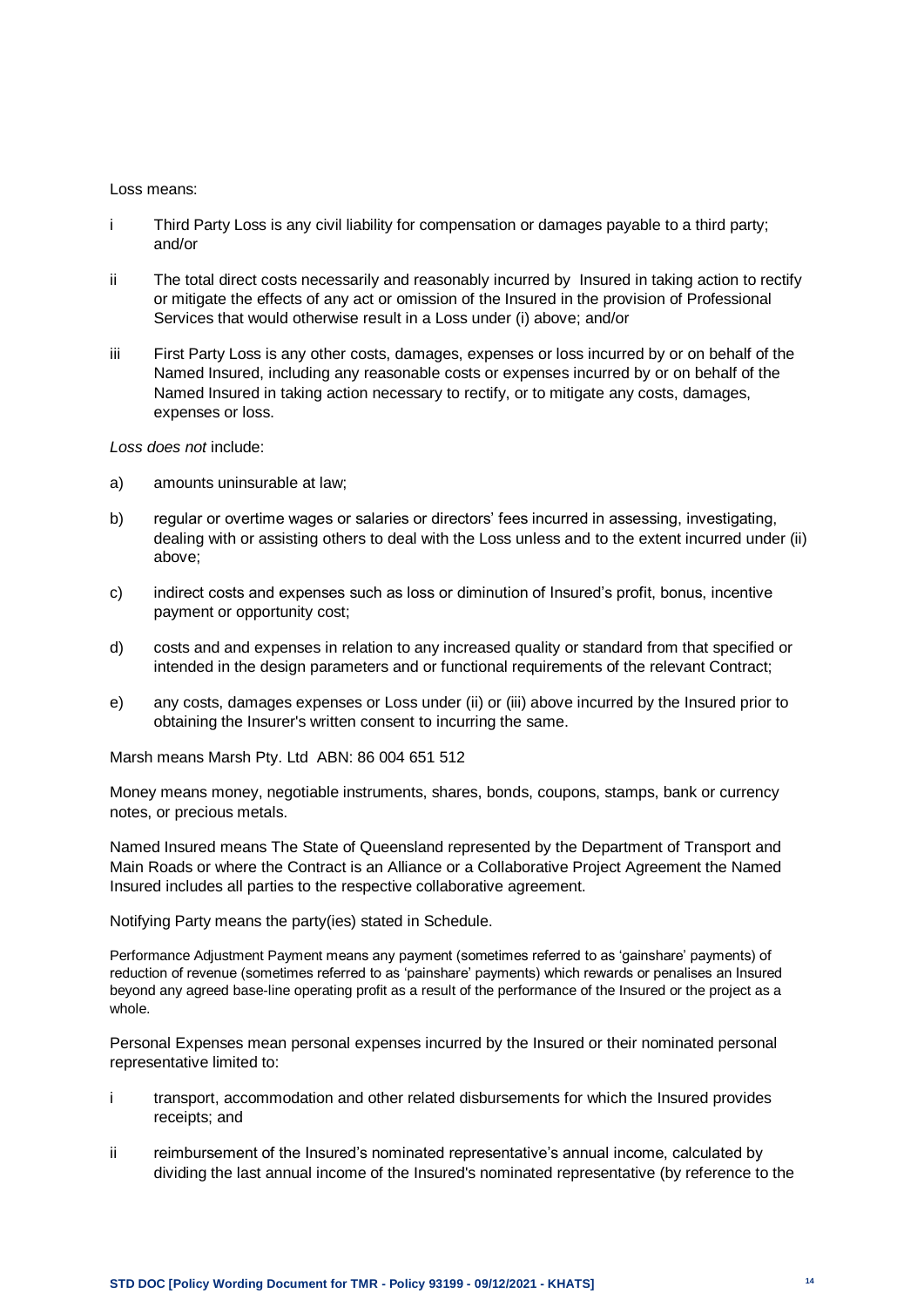nominated representative's current annual salary and duly validated) by 365 and multiplying the result by the number of days the nominated representative is required to attend any legal, arbitral or other proceedings with the prior written agreement of the Insurers.

Period of Insurance means, the period commencing with the entering into of each Contract in respect of an Insured Project provided such Contract is entered into during the Policy Period, until 10 years from the entering into of the Contract for that Insured Project.

Pollutant means any solid, liquid, gaseous or thermal irritant or contaminant including but not limited to smoke, vapour, soot, fumes, acids, alkalis, compounds, chemicals, asbestos including mould or waste. Waste includes materials to be recycled, reconditioned or reclaimed.

Professional Services means one or more of the following services but only in respect of the Project:

- i design, including advice in relation to design, in accordance with all relevant building, construction or engineering codes and standards;
- ii drafting;
- iii technical calculation;
- iv specification;
- v project management;
- vi construction management;
- vii feasibility studies;
- viii programming and time flow management;
- ix quantity surveying;
- x surveying;
- xi contract adminstrators
- xii other services declared and agreed by the Insurers; and
- xiii training in respect of i to xi above;

provided it is performed by or under the direct supervision as applicable of:

- a a properly registered engineer, architect or surveyor;
- b a quantity surveyor who is a member of the Australian Institute of Quantity Surveyors; or
- c any other person providing a professional service of a skilful character according to an established discipline, whether such person is an employee of the Insured or working under the control of the Insured or their Agent.
- xiii Professional Services excludes:
	- (a) performance or supervision (where such supervision would normally be undertaken by a building contractor, site supervisor, site manager, superintendent or foreman) of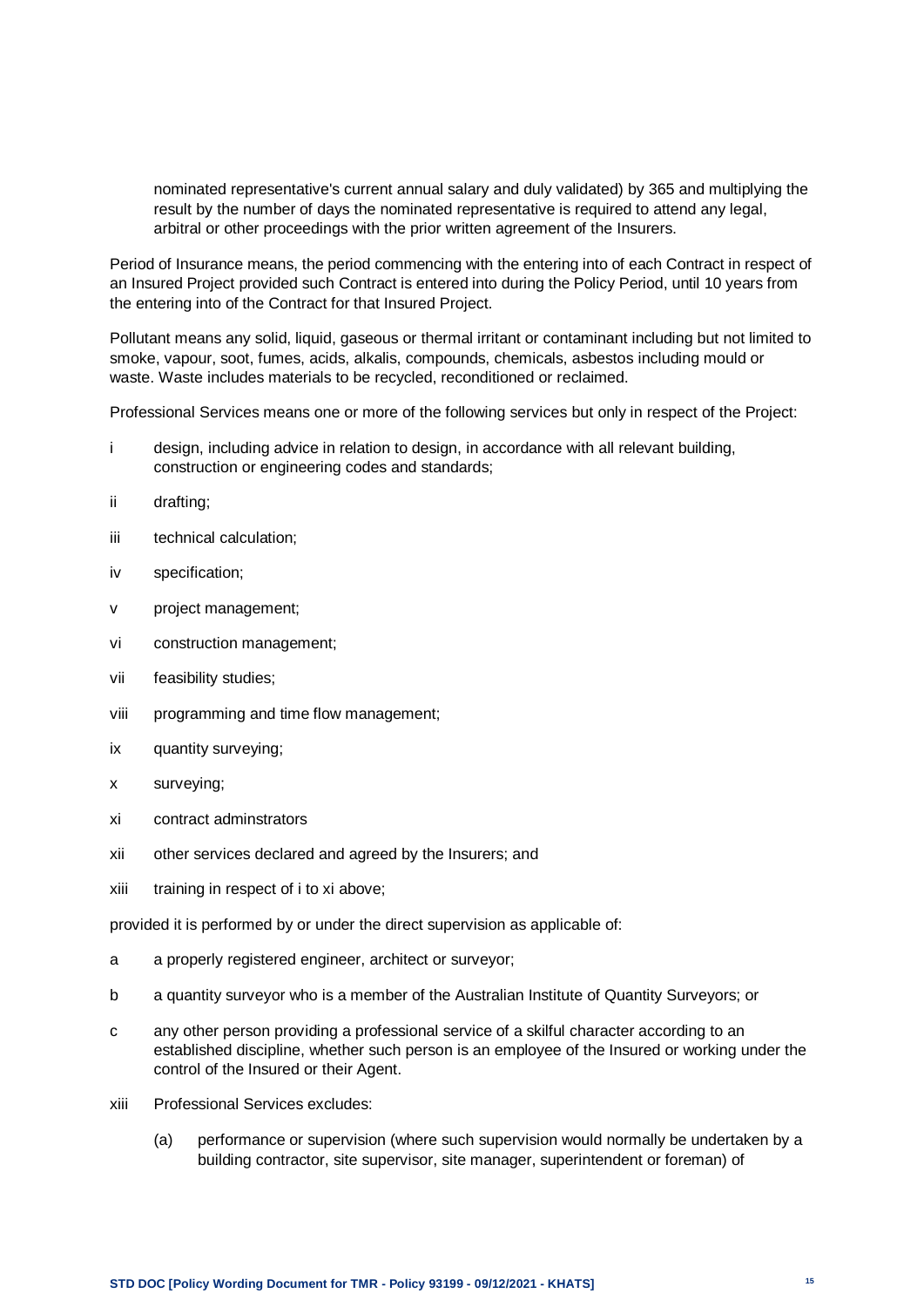construction, manufacture, assembly, installation, erection, maintenance or physical alteration of buildings, goods, products or property;

(b) environmental protection, workplace health and safety or industrial relations matters which would normally be overseen by a building contractor; or

(c)

Project Type means:

- i Bridges being works involving a structure built to span physical obstacles such as a body of water, valley, or road, for the purpose of providing passage over the obstacle.
- ii Horizontal Directional Drilling, being micro-tunnelling work for the construction of tunnels utilising surface based horizontal directional drilling equipment.
- iii Tunnels, being tunnels (including declines) involving underground works and underground drilling plant and underground crew, but shall not include Horizontal Directional Drilling Contracts.
- iv Wet Risks being any works where more than thirty-five (35) percent of its value is in a permanent body of water or is below the high water mark of any tidal body of water. The term shall include contracts for the construction of wharves, piers, marinas, causeways, breakwaters, jetties, dry docks and offshore pipelines when connected directly to on-shore facilities and canal developments. Wet Risks shall not include Bridges.
- v Major Infrastructure Project means a Project classified as such by the Named Insured. For the purposes of determining whether a Project is considered a Major Infrastructure Project the Insurers agree to accept the designation applied by the Named Insured in all cases.

Other than in respect of a Major Infrastructure Project, in the event of a Contract or project comprising more than one Project Type, the Project Type shall be deemed the Project Type with the largest contract and materials value.

Proportionate Liability Legislation means the Civil Liability Act 2002 (NSW) Pt 4, Wrongs Act 1958 (Vic) Pt IVAA, Civil Liability Act 2002 (WA) Pt 1 F, Civil Liability Act 2003 (Qld) Pt 2, Civil Law (Wrongs) Act 2002 (ACT) Ch 7A, Proportionate Liability Act 2005 (NT), Civil Liability Act 2002 (Tas) Part 9A, Law Reform (Contributory Negligence and Apportionment of Liability) Act 2001 (SA) Pt 3, Trade Practices Act (Cth) s87C, Development Act 1993 (SA) s72, Building Act 2004 (ACT) s141 and Building Act 2000 (Tas) s252, and any similar legislation, all as amended from time to time.

Proposal means the proposal form and supporting underwriting information submitted by the Insured to the Insurers.

Public Relations Expenses mean the reasonable fees, costs and expenses of any public relations consultant engaged by the Insured for the sole purpose of protecting the Insured's reputation that has been or may be brought into question as a direct result of a Claim or potential Claim.

Retroactive Date means the retroactive date shown in the Schedule and only acts, errors or omissions in the provision of Professional Services after the Retoractive Date are covered by this Policy.

Specified Underlying Insurance means the policies so designated in the Schedule.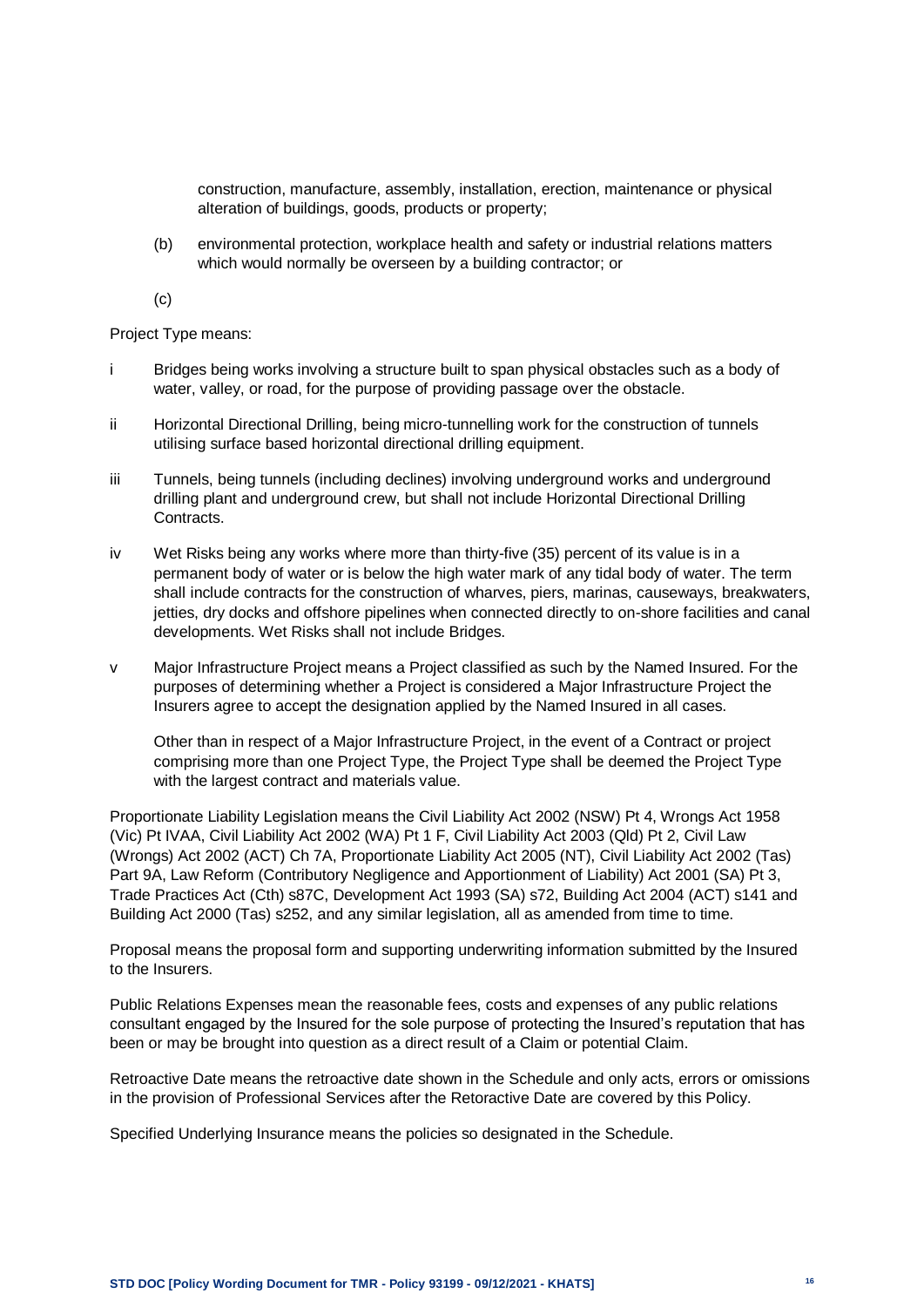The following Interpretation will apply to this Policy.

#### Headings

Headings have been included for ease of reference. The terms and conditions of this Policy are not to be construed or interpreted by reference to such headings.

#### Singular/Plural

In this Policy, where the context admits, words denoting the singular shall include the plural and vice versa.

#### Inclusions

'Includes' in any form is not a word of limitation.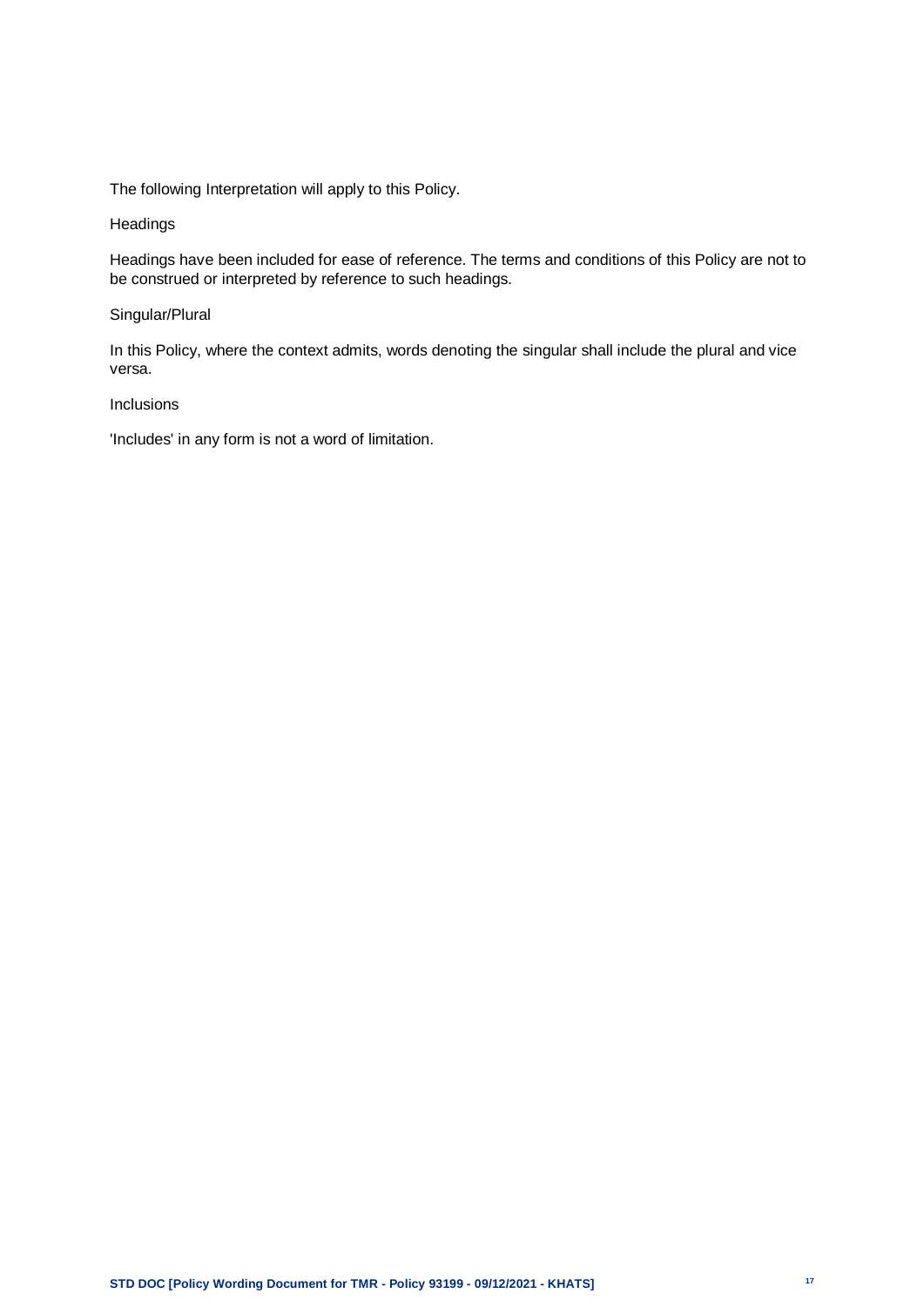# <span id="page-17-0"></span>Insuring Clauses

The Insurers will indemnify the Insured as follows.

# <span id="page-17-1"></span>1 Professional liability

#### First Party

The Insurers agree to indemnify the Named Insured for any First Party Loss incurred by the Named Insured as a result of any Claim in connection with the provision of Professional Services in respect of the Insured Projects specified in the Schedule.

Third Party

The Insurers agree to indemnify the Insured for any Third Party Loss incurred by the Insured as a result of any Claim to the extent arising from the provision of Professional Services in respect of the Insured Projects specified in the Schedule.

# <span id="page-17-2"></span>2 Defence and other costs

The Insurers will also pay on behalf of the Insured Defence Costs in respect of any Claim insured under this Policy.

The Insurers agree to advance payment for Defence Costs, Inquiry Costs, Court Attendance Costs and Public Relations Expenses incurred by an Insured in the defence of a Claim, as they are incurred and prior to the final adjudication of the Claim, where:

- (a) indemnity under this Policy is confirmed in writing by the Insurers; or
- (b) at the Insurers' absolute discretion, without admitting indemnity, the Insurers agree to advance such costs until determined in accordance with clause 37.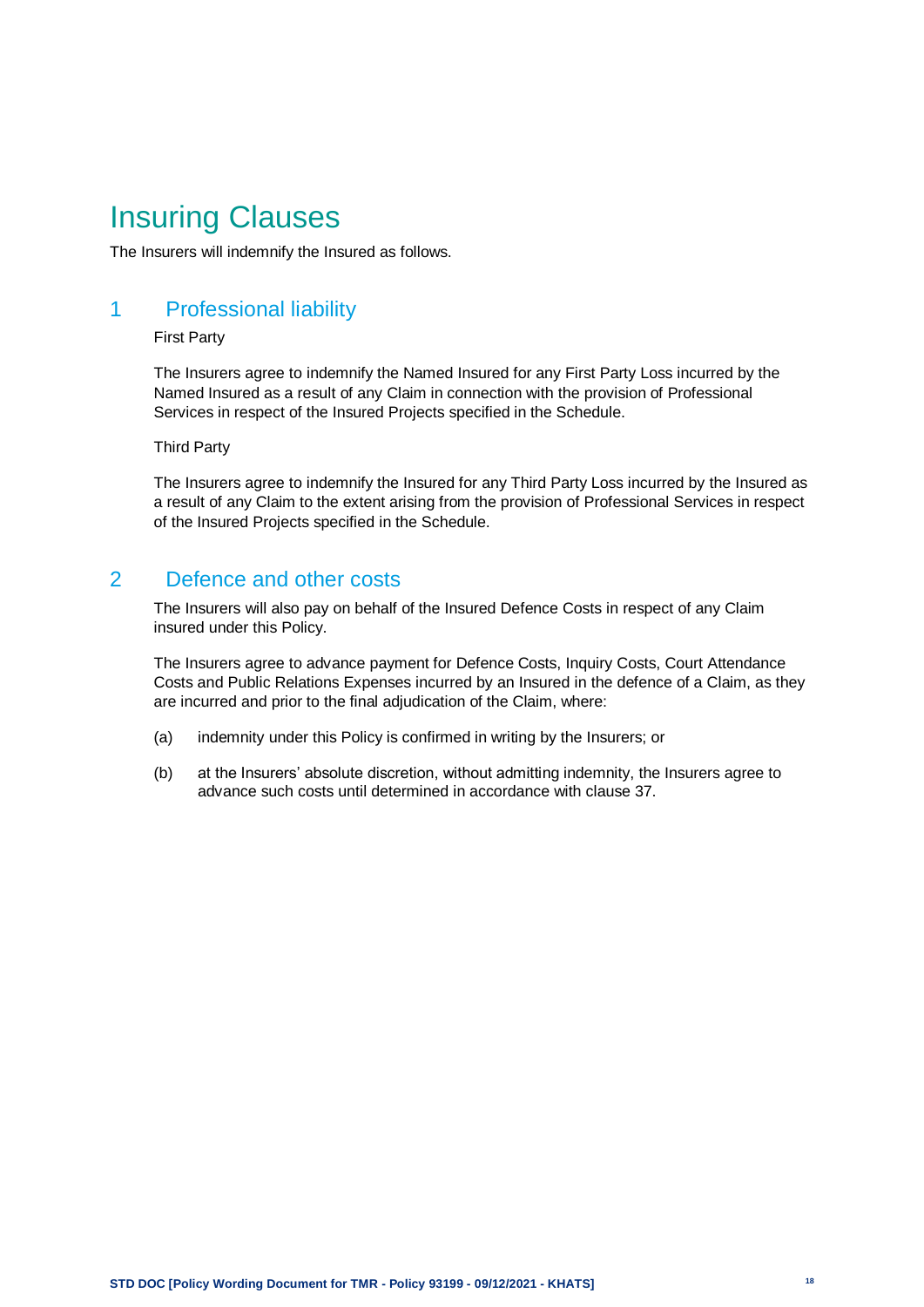# <span id="page-18-0"></span>Extensions applying to this Policy

Cover is automatically provided for the Extensions described below. Each Extension is subject to the other provisions of this Policy and no Extension shall increase the Insurers' Limit of Liability, unless expressly stated otherwise. The Insurers also agree to indemnify the Insured for any Loss incurred by the Insured as a result of any Claim in respect of the Insured Projects specified in the Schedule in respect of:

# <span id="page-18-1"></span>3 Competition and Consumer Act and Other Legislation

any allegation that the Insured has engaged in conduct that is misleading or deceptive or likely to mislead or deceive, or alleged misrepresentations by the Insured (not being deliberate or fraudulent representations) under the terms of the Competition and Consumer Act (Cth) 2010, National Consumer Credit Protection Act 2009 (Cth) or any Fair Trading legislation of any State or Territory of Australia or other equivalent Commonwealth or State or Territory legislation all as amended from time to time in the provision of Professional Services.

However the Insurers will exclude such Claims where the Insured conduct was established by final adjudication to be fraudulent or intended to mislead or deceive.

# <span id="page-18-2"></span>4 Intellectual Property Rights

any allegation that the Insured has infringed Intellectual Property Rights of any third party (not being an intentional infringement) in the provision of Professional Services.

For the sake of clarity the Insurers will exclude such Claims where the Insured conduct was established by final adjudication to be an intentional infringement of the Intellectual Property Rights of any third party.

# <span id="page-18-3"></span>5 Liability arising from fraud and dishonesty

notwithstanding Clause 24 – Fraud and dishonesty, the Insurers will pay on behalf of the Insured any Claim for Loss which the Insured becomes legally liable to pay in connection with arising out of or attributable to an allegation of fraudulent or dishonest conduct of the Insured or their Agent in the provision of Professional Services.

However Insurers will not make any payment on behalf of the Insured to any person, company or other entity who has knowingly committed or condoned the fraudulent or dishonest conduct.

# <span id="page-18-4"></span>6 Libel, slander or defamation

any Claim alleging any libel, slander or defamation or injurious falsehood by the Insured (not being an intentional libel, slander or defamation) in connection with the provision of Professional Services.

For the sake of clarity the Insurers will only exclude such Claims where the Insured conduct was established by final adjudication to be an intentional libel, slander or defamation.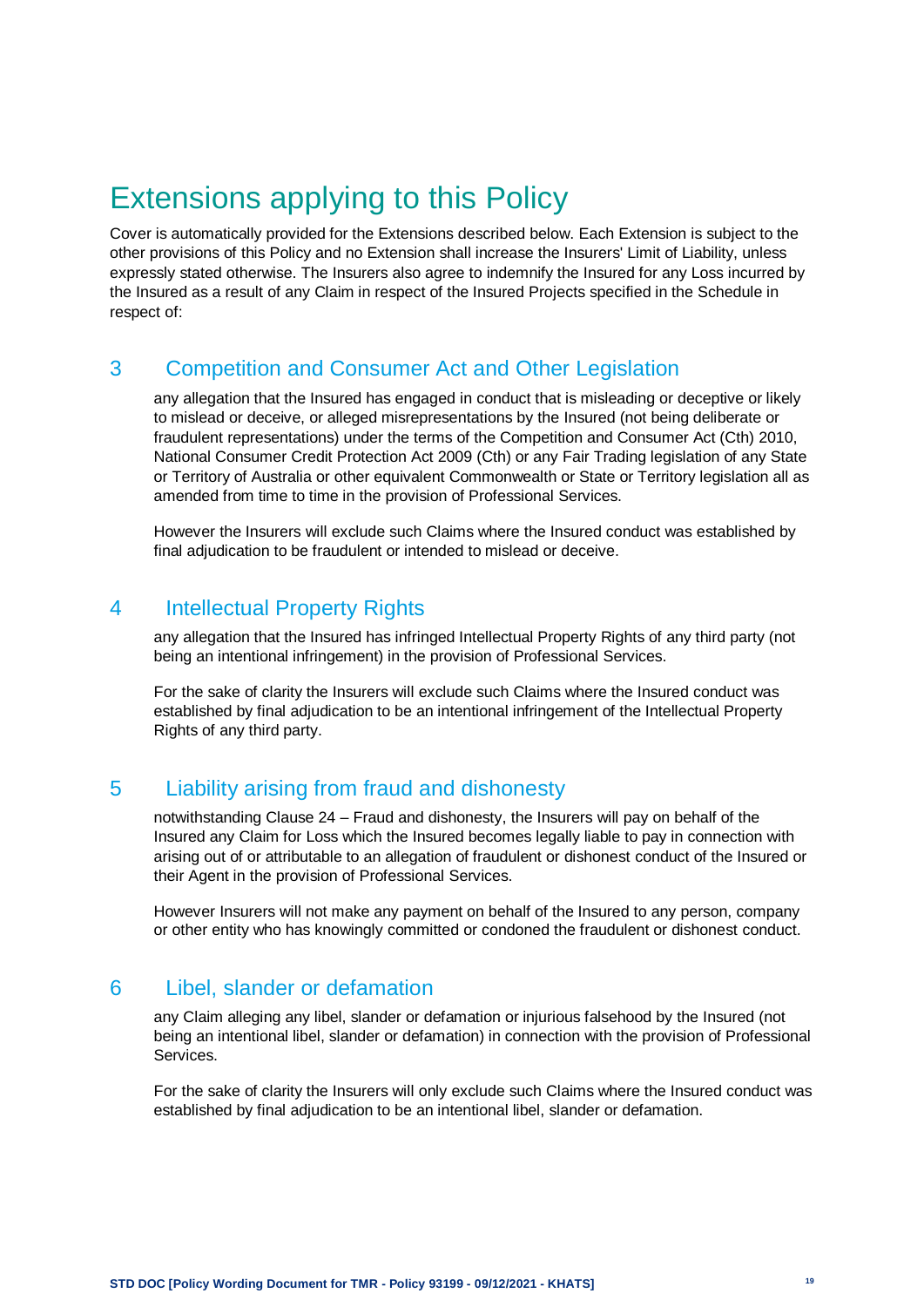# <span id="page-19-0"></span>7 Vicarious liability

any Loss which the Insured incurs or becomes legally liable to pay as a result of a Claim arising from the provision of Professional Services by an Agent.

The Insurers will not be liable under this clause for the Agent's own liability, nor will the Insurers be prevented from seeking recovery from an Agent, unless the Insurers have specifically agreed to include such Agent as an Insured.

#### <span id="page-19-1"></span>8 Inquiries and personal court attendance costs

Inquiry Costs and Court Attendance Costs which the Insured incurs on its own behalf and with the prior written consent of the Insurers such consent not to be unreasonably withheld or delayed, in preparing for and attending an Inquiry provided that the notice requiring the Insured to attend the Inquiry is first served upon the Insured during the Period of Insurance and reported to the Insurers during the Period of Insurance unless in connection with a Loss pursuant to clause 1. Any concurrent or subsequent Loss arising out of an Inquiry notified hereunder shall be deemed to be notified under this Policy.

The maximum amount payable by the Insurers under this clause will not exceed the Sub-limit of Liability specified in the Schedule.

- (a) The Insurers will not be liable under this clause for an Agent's own Inquiry Costs or Court Attendance Costs, unless such Agent is also an Insured;
- (b) any Inquiry Costs which are considered uninsurable under applicable law and for which the Insurers are legally prohibited from paying.

#### <span id="page-19-2"></span>9 Joint ventures

a Claim alleging any conduct, event, act, error or omission as a joint venture or partner, including any vicarious liability attaching to the Insured arising out of any Claim made against the joint venture or partner in the provision of the Professional Services.

This Extension does not operate to indemnify any such joint venture partner of the linsured unless the joint venture partner is also an Insured.

#### <span id="page-19-3"></span>10 Loss of Documents

the costs and expenses of replacing or restoring Documents used in connection with the provision of Professional Services either owned by or the responsibility of the Insured where their loss or damage is first discovered during the Period of Insurance, subject to the following:

- (a) If any Sub-limit is applicable to this clause, such Sub-limit shall not apply to the Insured's legal liability as consequence of such Documents being lost or damaged.
- (b) The Insurers will not pay for any loss or damage arising from:
	- i the dishonesty of the Insured; or
	- ii wear and tear or gradual deterioration.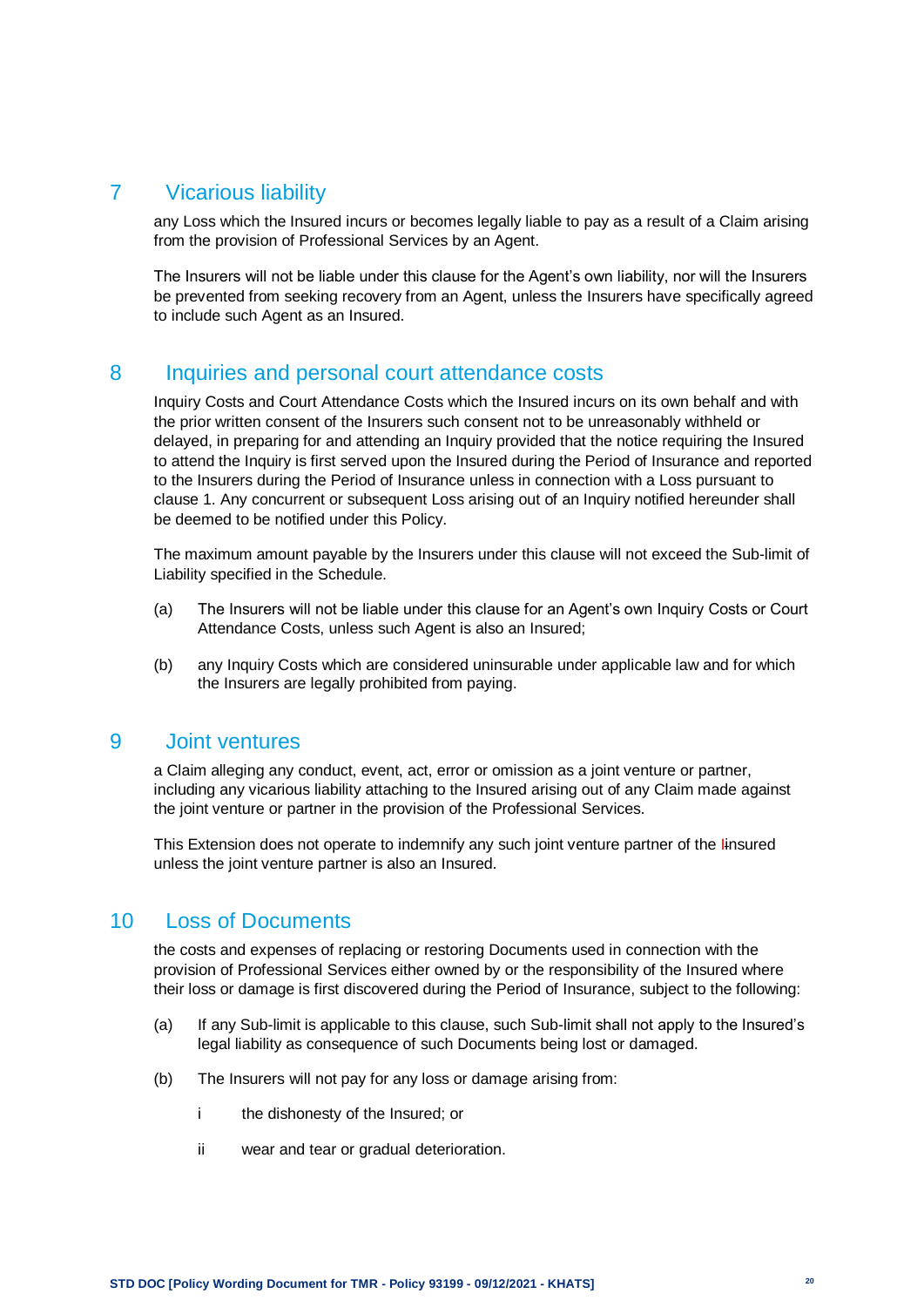### <span id="page-20-0"></span>11 Divested subsidiary companies/run-off cover

an Insured that ceases to exist or operate or is merged into, taken over by or sold to another entity during the Period of Insurance until the expiry date of the Period of Insurance.

# <span id="page-20-1"></span>12 Public Relations Expenses

Public Relations Expenses arising out of the provision of the Professional Services, provided that:

- (a) the Insurers have given prior written consent to pay for Public Relations Expenses, such consent not being unreasonably withheld; and
- (b) the Insurers' liability in respect of each Claim under this clause shall not exceed the Sublimit of Liability stated in the Schedule.

### <span id="page-20-2"></span>13 Claim Preparation Costs

all reasonable and necessary out of pocket expenses incurred by the Insured in the preparation of a defence to any Claim or evidence to establish a Loss covered by this Policy, including the Insured's salaries, wages, or directors' fees and expenses associated with the preparation, retrieval, collation, copying and transportation of documents up to the Sub-limit of Liability stated in the Schedule. Expenses under this clause do not extend to include Defence Costs, Inquiry Costs, Court Attendance Costs and the Insured's legal adviser's fees.

### <span id="page-20-3"></span>14 Excluded Projects

Other than in respect of a Major Infrastructure Project, the Insurers agree to cover the Excluded Projects stated in the Schedule in accordance with the provisions of this Policy for a period not exceeding 90 days from the date the Excluded Projects is entered into by the Insured (such period referred to as the "Interim Cover Period"). Thereafter this Policy will only cover such Project subject to agreement by the Insurers (referred to herein as an "Endorsed Project").

The Named Insured shall provide to the Insurers, as soon as practicable, full particulars of the Excluded Projects, including the scope of work, nature and methods of construction, contract drawings and other contract documents.

In the event that the Insurers' proposed Excess, Premium or other Policy terms required after the Interim Cover Period are not acceptable to the Named Insured, the Named Insured shall be under no obligation to declare an Excluded Project to the Insurers after the Interim Cover Period. If the Named Insured elects not to continue cover for an Excluded Project after the Interim Cover Period, the Named Insured is obliged to declare the expended Contract Value for such Excluded Project during the Interim Cover Period in its declaration to the Insurers under clause 50.

An Endorsed Project appearing in the Schedule will be covered in accordance with the provisions of this Policy, subject to any agreed amendment to this Policy's Excess, Premium or other terms.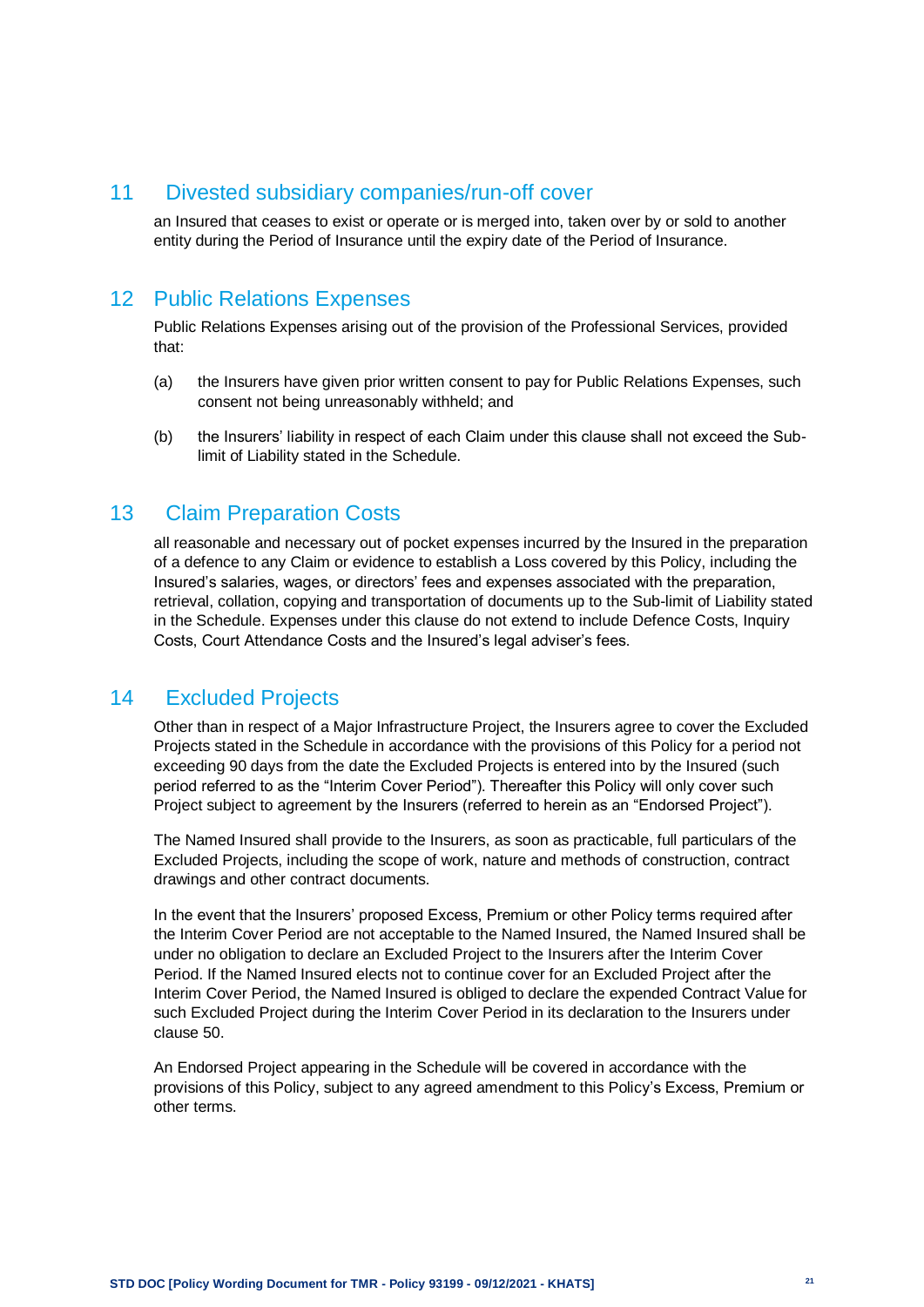# <span id="page-21-0"></span>Exclusions applying to this Policy

This Policy does not provide indemnity in respect of any Claim, Defence Costs or any other cover by this Policy in connection with or arising out of or attributable to:

# <span id="page-21-1"></span>15 Personal injury or property damage

- (a) death or personal injury to any person;
- (b) loss of or damage to any property or any loss of use or consequential loss arising there from;

unless and to the extent arising from the provision of Professional Services.

# <span id="page-21-2"></span>16 Workers compensation / employers liability

liability to the extent to which the Insured is entitled to indemnity under any policy of insurance required to be taken out pursuant to any legislation relating to workers and workmen's compensation, whether or not the Insured has effected such a policy.

# <span id="page-21-3"></span>17 Product and workmanship

- (a) any defect or alleged defect in any product or good manufactured, supplied, sold, installed, assembled, repaired, erected or maintained by the Insured;
- (b) any cost or expense incurred in withdrawing any product or good from sale or recalling any product or good; or
- (c) any construction, assembly, installation or maintenance or workmanship;

unless and to the extent arising from the provision of Professional Services.

# <span id="page-21-4"></span>18 Pollution and contamination

- (a) liability arising out of the presence, discharge, dispersal, seepage, release or escape of any Pollutant;
- (b) any costs and expenses incurred in the prevention, removing, nullifying or clean-up of any Pollutant;

unless and to the extent arising from the provision of Professional Services.

# <span id="page-21-5"></span>19 Asbestos

asbestos, in whatever form or quantity.

# <span id="page-21-6"></span>20 Retro-active Date

the Insured's provision of Professional Services prior to the Retroactive Date stated in the Schedule.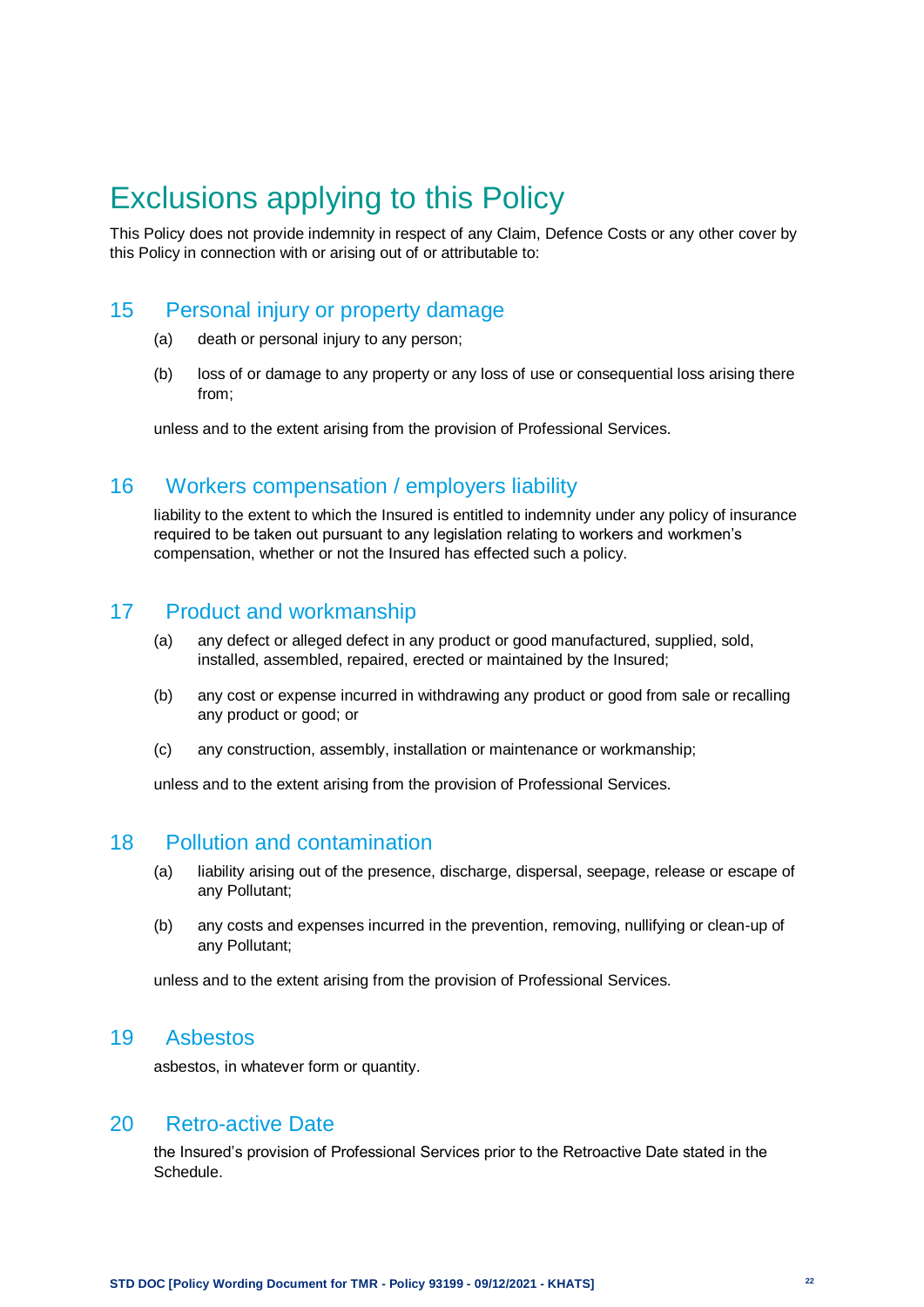### <span id="page-22-0"></span>21 Specified Underlying Insurance

any indemnity provided to the Insured under the Specified Underlying Insurance stated in the Schedule.

#### <span id="page-22-1"></span>22 Guarantees, warrantees and commercial liabilities

- (a) any liability assumed by the Insured under any express guarantee or warranty, but this clause 22(a) shall not apply to liability:
	- i under a Contract novated to or by the Insured;
	- ii under any mediation or arbitration provisions of a Contract;
	- iii which would have attached to the Insured in the absence of such express guarantee or warranty; or
	- iv assumed by the Insured contracting out of the operation of, or agreeing to settle a matter for an amount greater than, the provisions in any Proportionate Liability Legislation.
- (b) any trading debt incurred by the Insured or any guarantee given by the Insured for a trading debt.
- (c) the failure to provide, effect, or maintain any bond, surety or insurance.

### <span id="page-22-2"></span>23 Fines and penalties

liability arising from or attributable to any fine, penalty, punitive, exemplary, aggravated, multiple or liquidated damages, but this clause 23 does not apply to civil awards which are compensatory

#### <span id="page-22-3"></span>24 Fraud and dishonesty

any actual or alleged dishonest, fraudulent, criminal or malicious act, error or omission of the Insured.

#### <span id="page-22-4"></span>25 Occupier's liability

any occupation as tenant or ownership of any real property by the Insured, unless it results from the provision of Professional Services.

#### <span id="page-22-5"></span>26 Prior claims and circumstances

- (a) any Claim made, threatened or intimated against the Insured prior to the commencement of the Period of Insurance;
- (b) any material facts that the Insured was aware of before the commencement of the Period of Insurance that might give rise to a Claim against the Insured;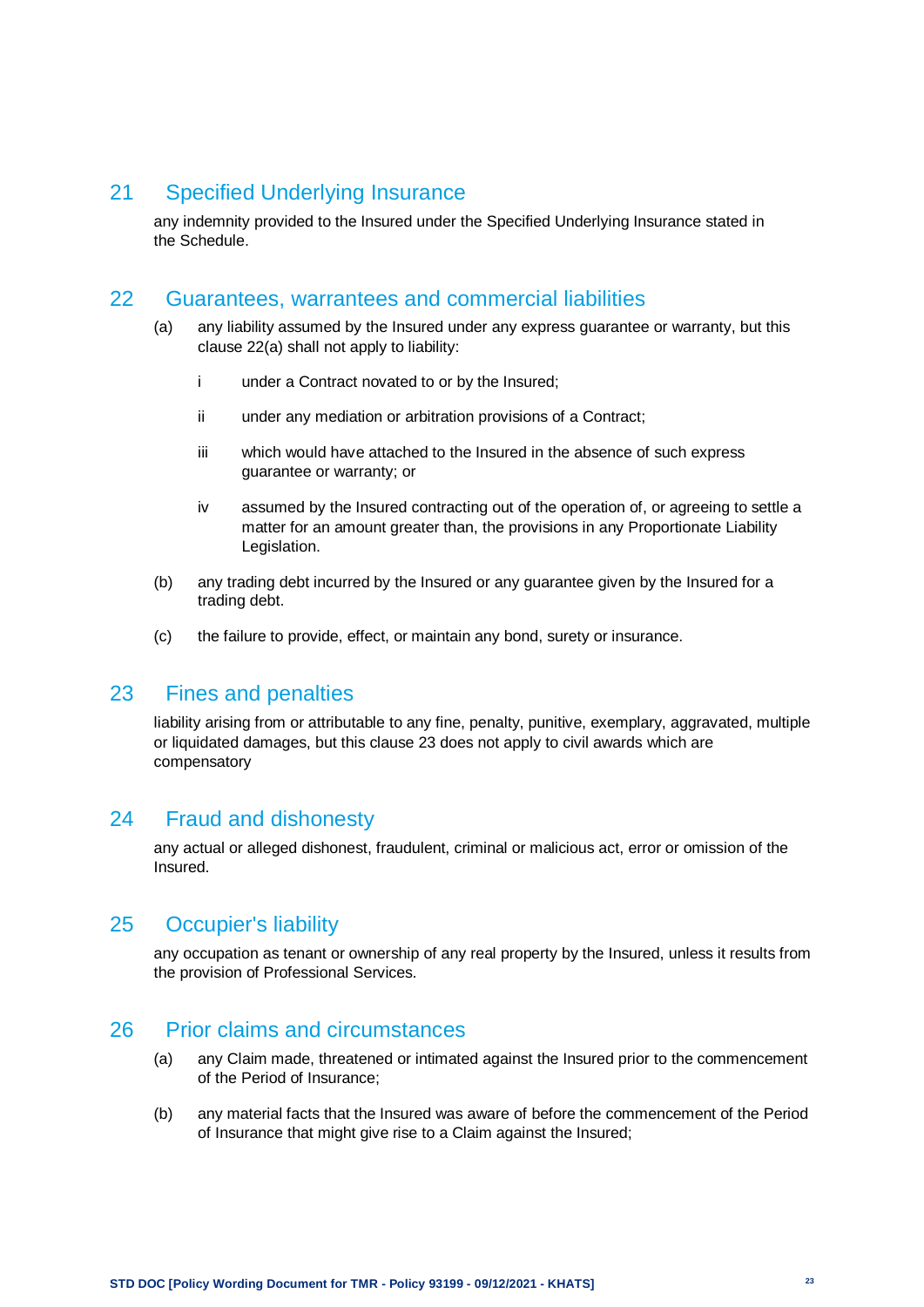- (c) any material facts reported, or which can be or could have been reported, to an insurer under any insurance policy entered into before the commencement of the Period of Insurance;
- (d) any facts disclosed to any insurer in any Proposal for insurance before the commencement of the Period of Insurance; or
- (e) any facts disclosed to the Insurers in the Proposal;

unless the Insurers have specifically agreed by Endorsement to this Policy to cover any Claim in connection with or arising out of or attributable to the above facts or circumstances or where the provisions of Clause 52 apply.

# <span id="page-23-0"></span>27 Pre-stimation of construction costs

any act or omission in the process of formulating a contract price, cost estimate, tender or expression of interest or similar process.

However this exclusion shall not apply post Contract award for the estimation of construction costs if the Professional Services are provided by a qualified quantity surveyor.

### <span id="page-23-1"></span>28 Money, negotiable instruments etc.

any loss of Money, unless involving theft or misappropriation of funds for which the Insured is legally liable to a third party.

#### <span id="page-23-2"></span>29 USA and Canada jurisdictional limit

- (a) legal proceedings brought within the United States of America and/or the Dominion of Canada or any of their territories or protectorates;
- (b) the enforcement of any judgment or award obtained within or determined pursuant to the laws of the United States of America and/or the Dominion of Canada or any of their territories or protectorates; or
- (c) legal proceedings in which the laws of the United States of America and/or the Dominion of Canada or any of their territories or protectorates are applicable even if only in a limited respect.

#### <span id="page-23-3"></span>30 Nuclear risks

ionising, radiations or contamination by radioactivity from any nuclear fuel, installation, reactor or other nuclear assembly, or from any nuclear waste from the combustion of any nuclear fuel.

This clause 30 shall not apply to liability resulting from the use of commercial radioactive isotopes and which results directly from the provision of Professional Services.

### <span id="page-23-4"></span>31 War and terrorism

(a) war, invasion, act of foreign enemies, hostilities or warlike operations (whether war be declared or not), civil war;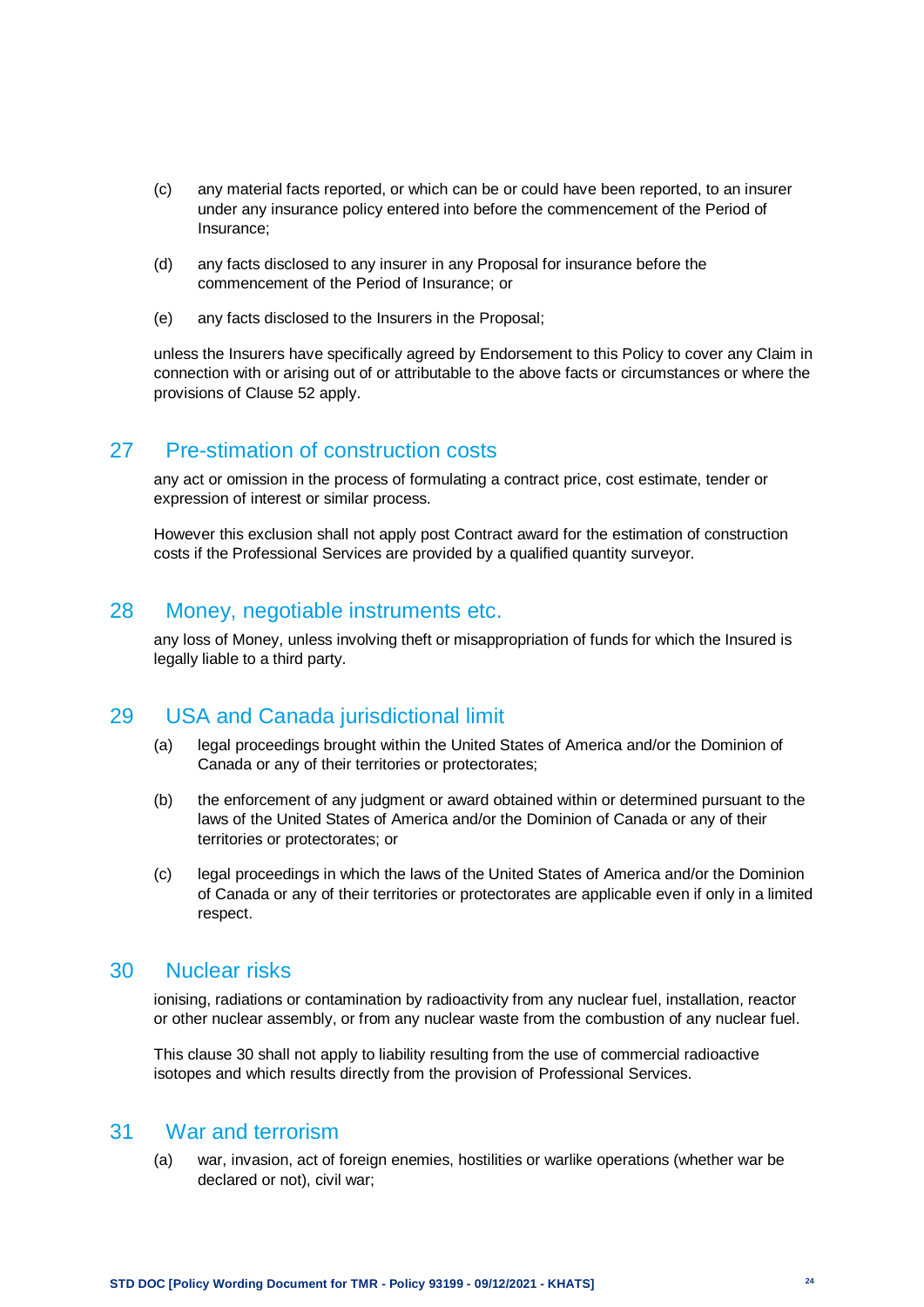- (b) mutiny, military uprising, insurrection, rebellion, revolution, insurrection, usurped power, martial law, as state of siege, nationalisation, confiscation, requisition, seizure of or loss of or damage to property by order of the government or by any public or local authority;
- (c) strike, riot, civil commotion or popular uprising;
- (d) any actual or threatened terrorist act.

For the purpose of this clause 31, terrorist act shall have the meaning attributable to it in the Terrorism insurance act 2003 (Cth).

In the event any portion of this clause 31 is found to be invalid or unenforceable, the remainder shall remain in full force and effect.

#### <span id="page-24-0"></span>32 Performance Adjustment Payments

any loss resulting from an increase or decrease in a Performance Adjustment Payment under any Collaborative Contract.

For clarity, it is intended that this Policy place the Insured in a position where the Insured is reimbursed for any loss up to their agreed base-line profit margin only, as a consequence of a Loss. The loss of 'gainshare' payments beyond the agreed baseline profit is not covered. 'Painshare' losses are indemnifiable under this Policy, but only up to the point where the Insured is paid for their loss plus their baseline profit margin.

#### <span id="page-24-1"></span>33 Default or Insolvency Exclusion

Any Claim arising out of wilful default or act of insolvency as defined in the Collaborative Contract but only if the Insured committed or condoned the act or omission which gave rise to the wilful default or act of insolvency.

### <span id="page-24-2"></span>34 Related Entities

Any Claim made against the Insured by or on behalf of any Insured or its Associates (in whatever capacity) except for Claims made by:

- (a) The Named Insured against any other Insured; or
- (b) the Head contractor against any other party insured by this Policy, but not as against the Named Insured.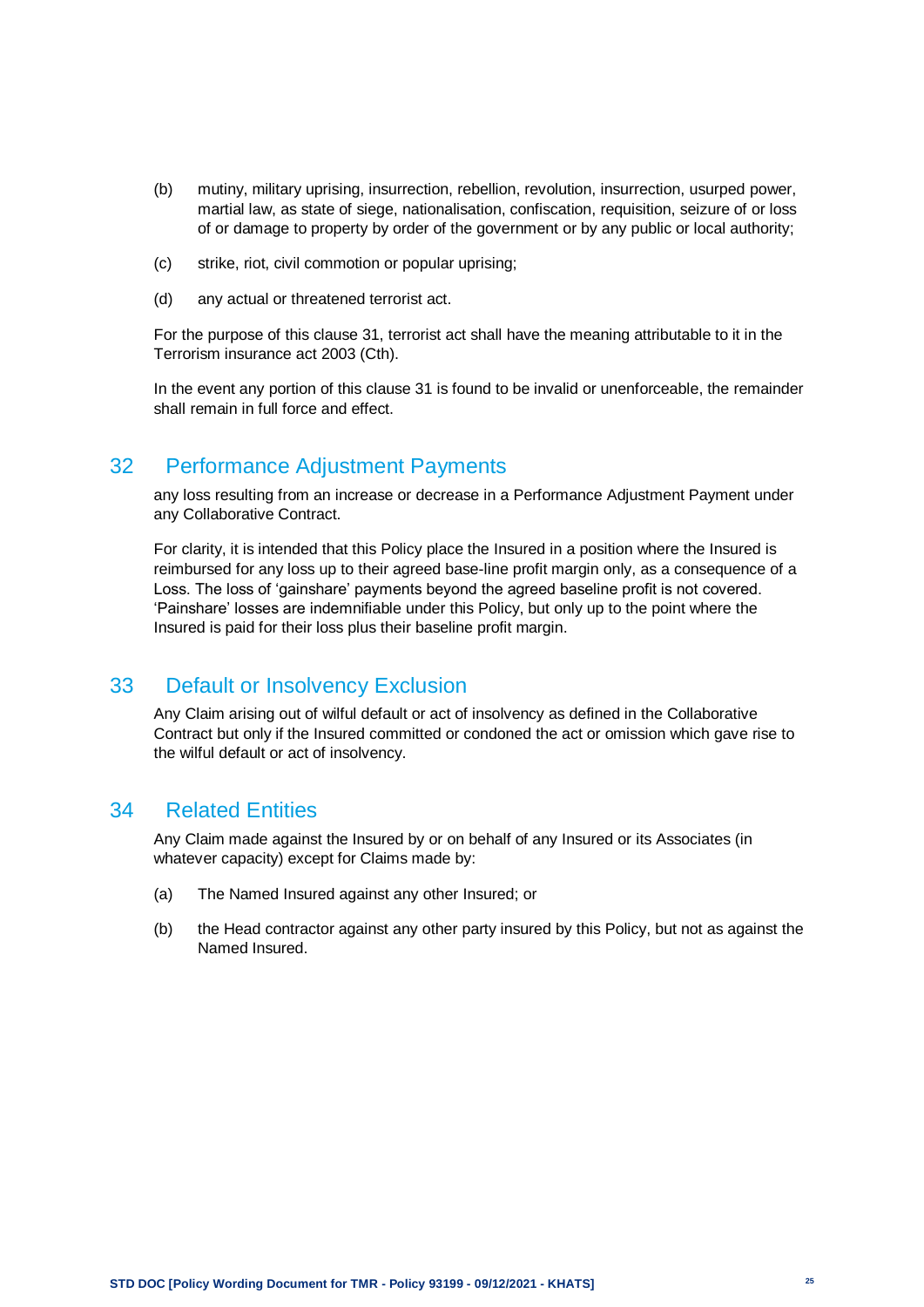# <span id="page-25-0"></span>Claim Conditions applying to this Policy

# <span id="page-25-1"></span>35 Claims and circumstance notification

The Notifying Party or the Insured shall give to the Insurers, within the Period of Insurance, written notice of any Claim made or of a circumstances which may give rise to a Claim against the Insured. The Notifying Party or the Insured shall upon becoming aware of a Claim or of a circumstance during the Period of Insurance:

- (a) give notice thereof as soon as reasonably practicable to the Insurers via Marsh;
- (b) take all reasonable steps to mitigate the actual or potential amount of the Loss;
- (c) as soon as reasonably practicable thereafter submit a claim notification in writing to the Insurers via Marsh:
- (d) produce to the Insurers or to any person officially designated by the Insurers all such details, proof and particulars as may be reasonably required by the Insurers and permit extracts and copies of such documentation to be made and retained.

Notwithstanding the foregoing, it is understood and agreed that any Insured shall be entitled to take immediate action to avoid danger to persons or property and that such action shall in no way prejudice or invalidate the relevant Insured's position or entitlement with respect to any claim hereunder.

# <span id="page-25-2"></span>36 Determining the extent of policy cover

- (a) Where a Claim is insured only in part by this Policy, the Named Insured and Insurers shall allocate any Loss, Defence Costs, Inquiry Costs, Court Attendance Costs, Public Relations Expenses, or any other amount insured under this Policy, incurred by or on behalf of an Insured based upon the relative legal and financial exposure of the Insured.
- (b) If the parties cannot agree to an appropriate allocation in (a) above, or in respect of the settlement or defence of a third party claim, then the matter shall be determined by a senior counsel to be agreed by the Insurers and the Insured. If the parties are unable to agree a senior counsel, the matter will be remitted to the Chair or President of the Bar Association of the State in which the Project is located who will be asked to appoint the senior counsel. The senior counsel shall at their discretion appoint any Expert to investigate and advise on all matters to assist in his or her determination. Until the senior counsel has made his or her determination, the Insurers may, in their absolute discretion, pay such Loss, Defence Costs, Inquiry Costs, Court Attendance Costs, Public Relations Expenses or any other amount insured under this Policy as they consider appropriate.
- (c) Senior counsel appointed under clause 36 shall:
	- i act as an expert and not an arbitrator;
	- ii observe the rules of natural justice; and
	- iii proceed with the determination, after seeking and considering the views of the parties, in a manner senior counsel thinks fit without being bound by the rules of evidence.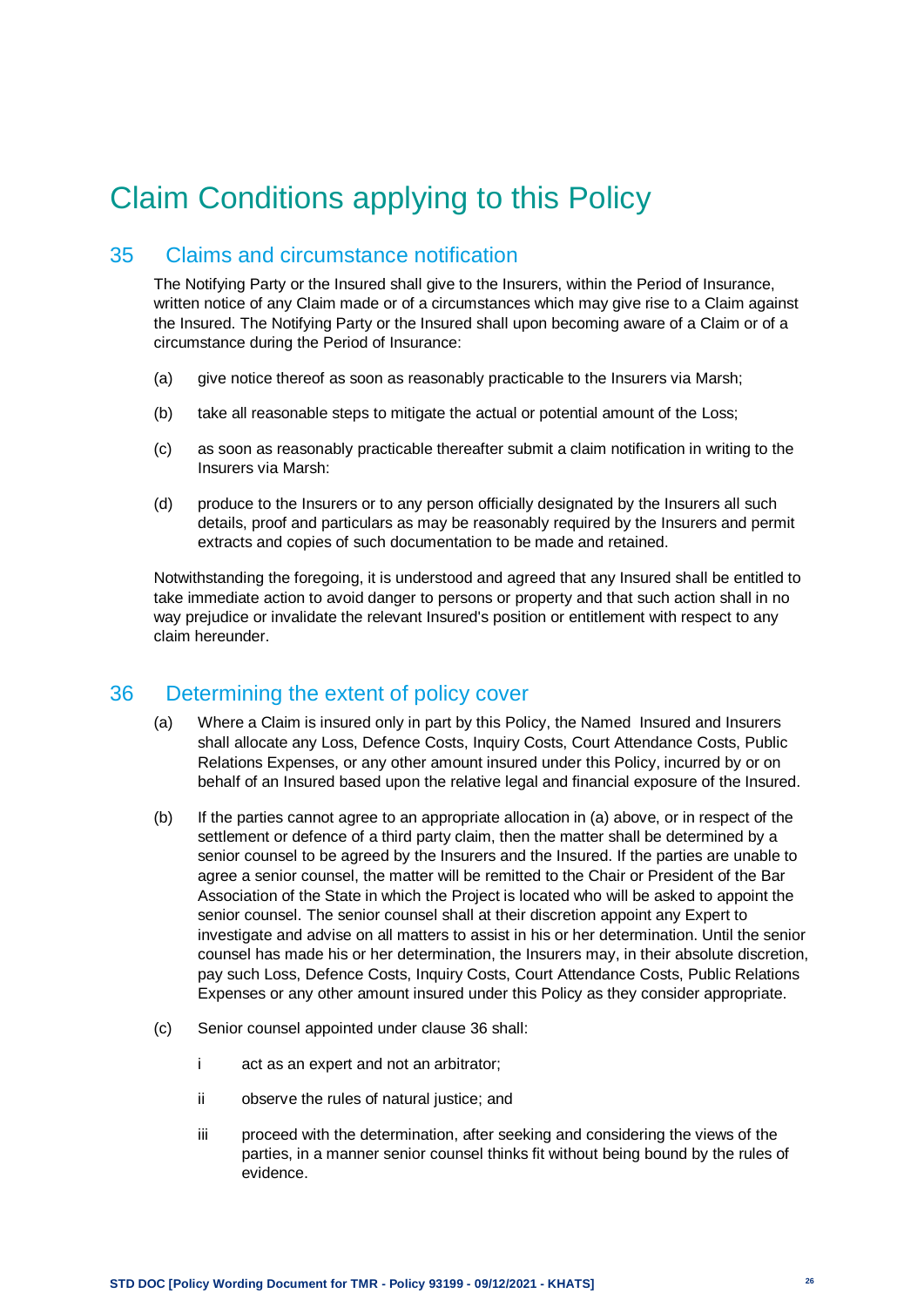- (d) All costs relating to the determination are to be borne by the Insurers.
- (e) The determination of senior counsel shall be given in writing, with reasons, and the parties agree that the determination of senior counsel shall be final and binding upon each of them.
- (f) Any payments made in advance by the Insurers before determination under clause 36(e) shall be repaid to the Insurers by the Insured (or where more than one Insured has received such payments, by such Insureds severally according to their respective interests) in the event and to the extent the Insured is not entitled to payment of such Defence Costs, Inquiry Costs, Court Attendance Costs or Public Relations Expenses under the terms and conditions of this Policy.

### <span id="page-26-0"></span>37 Defence and settlement

The Insured shall not admit liability for or settle any Claim without the consent of the Insurers, which consent shall not be unreasonably withheld or delayed and:

- (a) the Insured shall not incur any costs or expenses without the consent of the Insurers, which shall not be unreasonably withheld or delayed;
- (b) the Insured shall assert all appropriate defences and cross claims for contribution, indemnity or damages and take all reasonable steps to defend the Claim; and
- (c) the Insured or the legal counsel retained by the Insured shall keep the Insurers fully informed about all matters relating to the defence of the Claim and will consult with the Insurers on prospects of settlement.

The Insurers shall be entitled at their option (but not obliged) at any time, to take over and conduct in the name of the Insured the defence or settlement of any Claim against the Insured and to claim indemnity at any time in the name of the Insured from any party against whom the Insured may have such rights.

The Insurers shall only settle a Claim with the consent of the Insured. If the Insurers and Insured cannot agree upon a settlement, then the matter shall be determined in accordance with clause 36. If the Insured refuses to consent to a settlement which has been recommended by the Insurers and senior counsel and the Insured elects to continue the legal proceedings, then in those circumstances the insurers' liability for the claim will not exceed the amount for which the claim could have been settled and the costs and expenses incurred up to the date of such refusal.

# <span id="page-26-1"></span>38 Handling & co-operation

The Insured shall immediately upon the Insurers' request give all such information and assistance to the Insurers as they may reasonably require to enable them to investigate and to defend a Claim and to make any cross claim for contribution, indemnity or damages and/or to enable the Insurers to determine their liability under this Policy. In particular, the Insured shall on becoming aware, inform the Insurers of any other insurance or indemnities pursuant to which the Insured may be entitled to any benefit in respect of the Claim.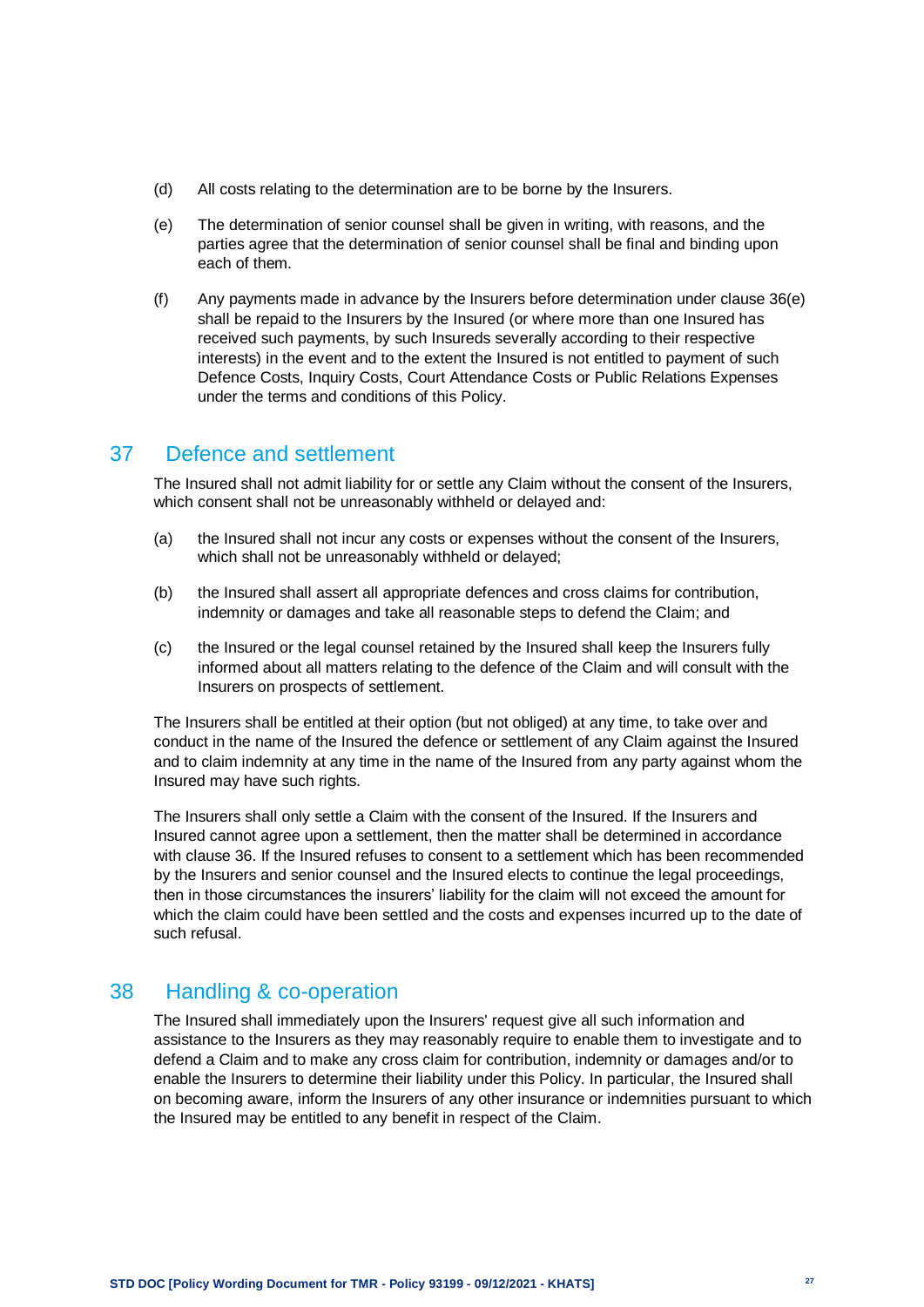# <span id="page-27-0"></span>39 Insurers' rights and subrogation

- (a) Subject to clause 40 upon the granting of indemnity for a Claim under this Policy, subject to any restrictions imposed by the Insurance Contracts Act 1984 (Cth), the Insurers shall be subrogated to all the rights and remedies of the Insured arising out of such Claim against any person or entity whatsoever.
- (b) The Insurers may pay to the Insured, an amount for which the Claim can be settled not exceeding the Limit of Liability subject to the deduction of any sum already paid as compensation in respect of such Claim and the Insurers shall thereafter be under no further liability in respect of such Claim except for the payment of costs and expenses for which the Insurers are liable hereunder and incurred prior to the date of such payment.
- (c) Any claim amount recovered shall be applied in the following order of priority:
	- i firstly to reimburse the Insured for the uninsured proportion of the loss, which includes any Excess paid by the Insured;
	- ii secondly, to reimburse the insurers of any excess insurance over the indemnity by this Policy as their interest may appear;
	- iii thirdly, to reimburse the Insurers to the extent of their actual payment under this Policy;
	- iv fourthly, if any balance then remains unpaid, to reimburse the insurers of any primary or Underlying Insurance as their interest may appear.

The expenses of all such recovery proceedings shall be apportioned in the ratio of respective recoveries. If there is no such recovery in proceedings conducted solely by the insurers, they shall bear the expenses thereof.

# <span id="page-27-1"></span>40 Waiver of Subrogation and Severability

- (a) The Insurers agree to waive all rights of subrogation that they may have or acquire against:
	- i any Insured or any individual or organisation affiliated or associated with a parent of or a subsidiary of any Insured, including any Queensland Government Agency, Queensland Government Department or Queensland Government Owned Corporation;
	- ii any other parties or persons, where the Insured has waived their rights under contract prior to the Loss occurring.

Provided that:

- iii each such Insured party complies with the terms and provisions of this Policy; and
- iv nothing contained in this clause 40 shall limit the Insurers' exercise of rights of subrogation against an Insured party where the conduct giving rise to the Claim involves a fraudulent, criminal, wilfully reckless, malicious or dishonest act, error or omission or act of insolvency on the part of that Insured party.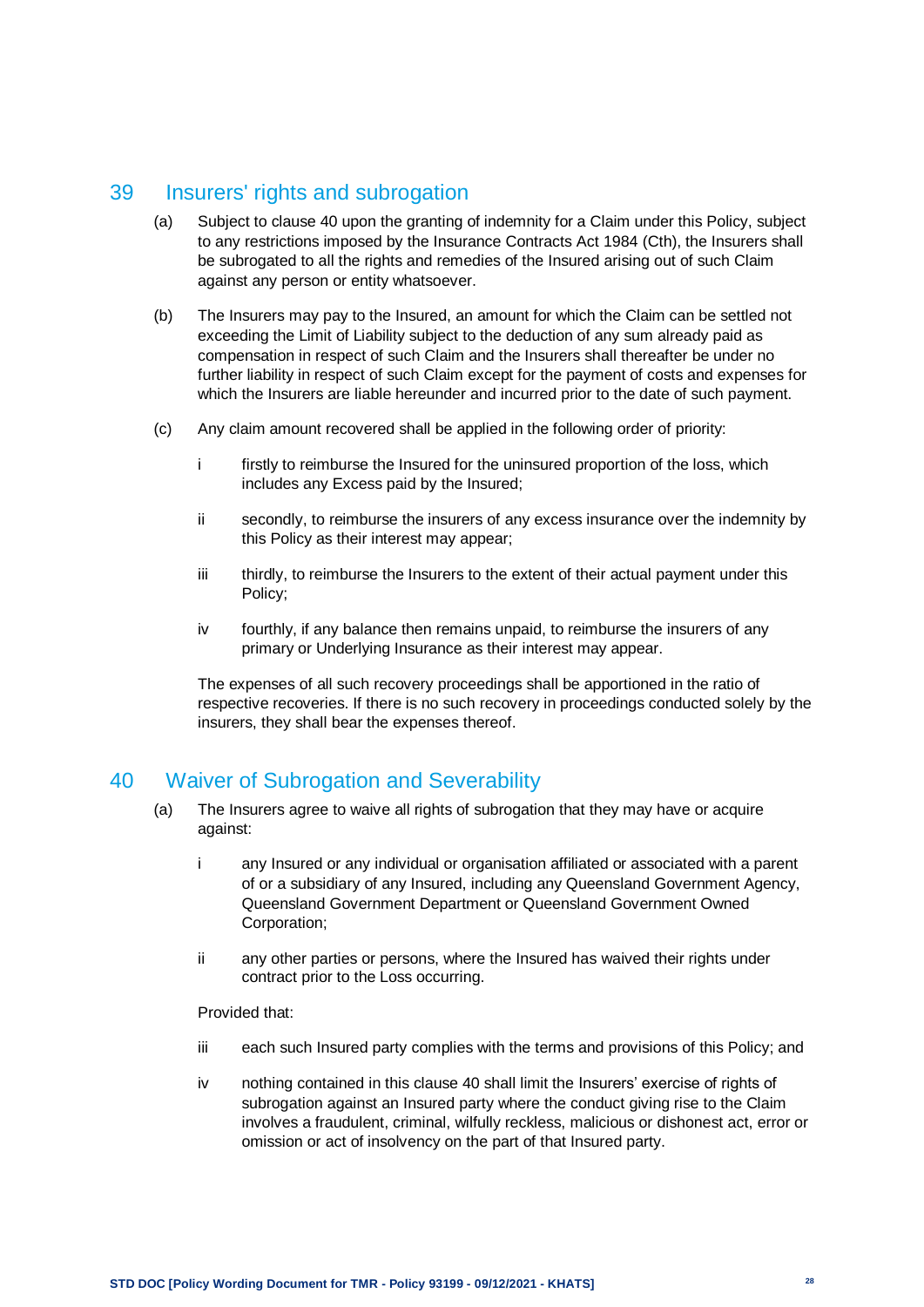(b) Notwithstanding clause 22(a), where an Insured enters into a Alliance Contract, a Collaborative Project Agreementor any other agreement with another party which provides, among other things, that the Insured will indemnify and/or hold harmless and/or release from liability such other party in respect of any Loss or liability insured under this Policy, then this Policy shall not be prejudiced or invalidated by the Insured agreeing to such provision, and the indemnity and/or hold harmless and/or release from liability given by the relevant Insured shall be equally binding upon the Insurers.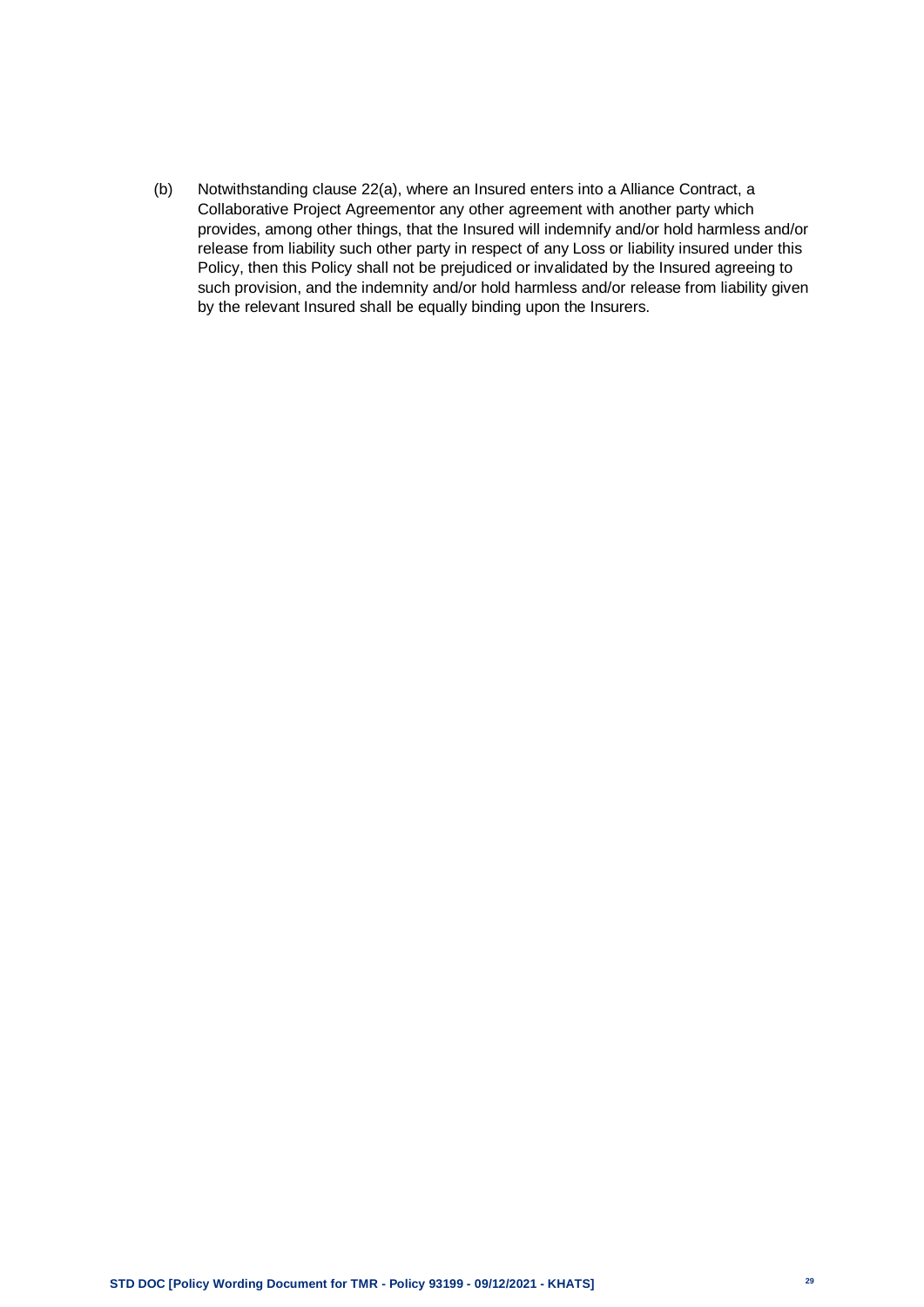# <span id="page-29-0"></span>General Conditions applying to this Policy

The following Conditions apply to this Policy.

### <span id="page-29-1"></span>41 Limits of Liability

- (a) The Insurers' liability shall not exceed the Limit of Liability stated in the Schedule:
	- i for each Claim in the aggregate for each Insured Project during the Period of Insurance; and
	- ii the aggregate limit for all Insured Projects.
- (b) The Limit of Liability stated in the Schedule, is inclusive of the Sub-Limits of Liability, Defence Costs and other amounts insured under this Policy.
- (c) Where a Sub-limit of Liability has an aggregate limit specified against it in the Schedule, the Insurers' liability for such Sub-limit of Liability, shall also apply to all Claims in the aggregate for each Insured Project during the Period of Insurance.
- (d) The Limit of Liability and Sub-limits of Liability shall apply in excess of any Excess.
- (e) For the purpose of applying the Limit of Liability, a Contract awarded directly with the Named Insured in connection with a schedule of works constitutes one Insured Project.

# <span id="page-29-2"></span>42 Application of Excess

- (a) The Excess shall be the first amount borne by the Insured and shall be uninsured. The Excess also applies to Defence Costs, Inquiry Costs, Court Attendance Costs and Public Relations Expenses.
- (b) Where the Insurers make a payment in relation to a Claim, which includes payment of part or all of the Excess, the Insured shall within 30 days of being notified by the Insurers, reimburse the Insurers for the amount of the Excess paid by the Insurers.
- (c) For the purpose of applying the Excess, each Project undertaken under a separate Contract or work order or purchase order or similar arrangement, will be deemed to be a separate Project, irrespective of the existence of a service agreement or agreed rate or similar contract or master agreement that applies over more than one contract.
- (d) Should more than one Excess apply for any Claim, such Excesses shall not be aggregated and only the highest single Excess amount shall apply.

#### <span id="page-29-3"></span>43 Notices

(a) The Notifying Party or the Insured shall address all notices or communications required by this Policy to the Insurers and provide a copy to Marsh and at the address stated in the Schedule. The Insurers shall also address all notices or communications required by this Policy to the Insured and provide a copy to Marsh at the address stated in the Schedule.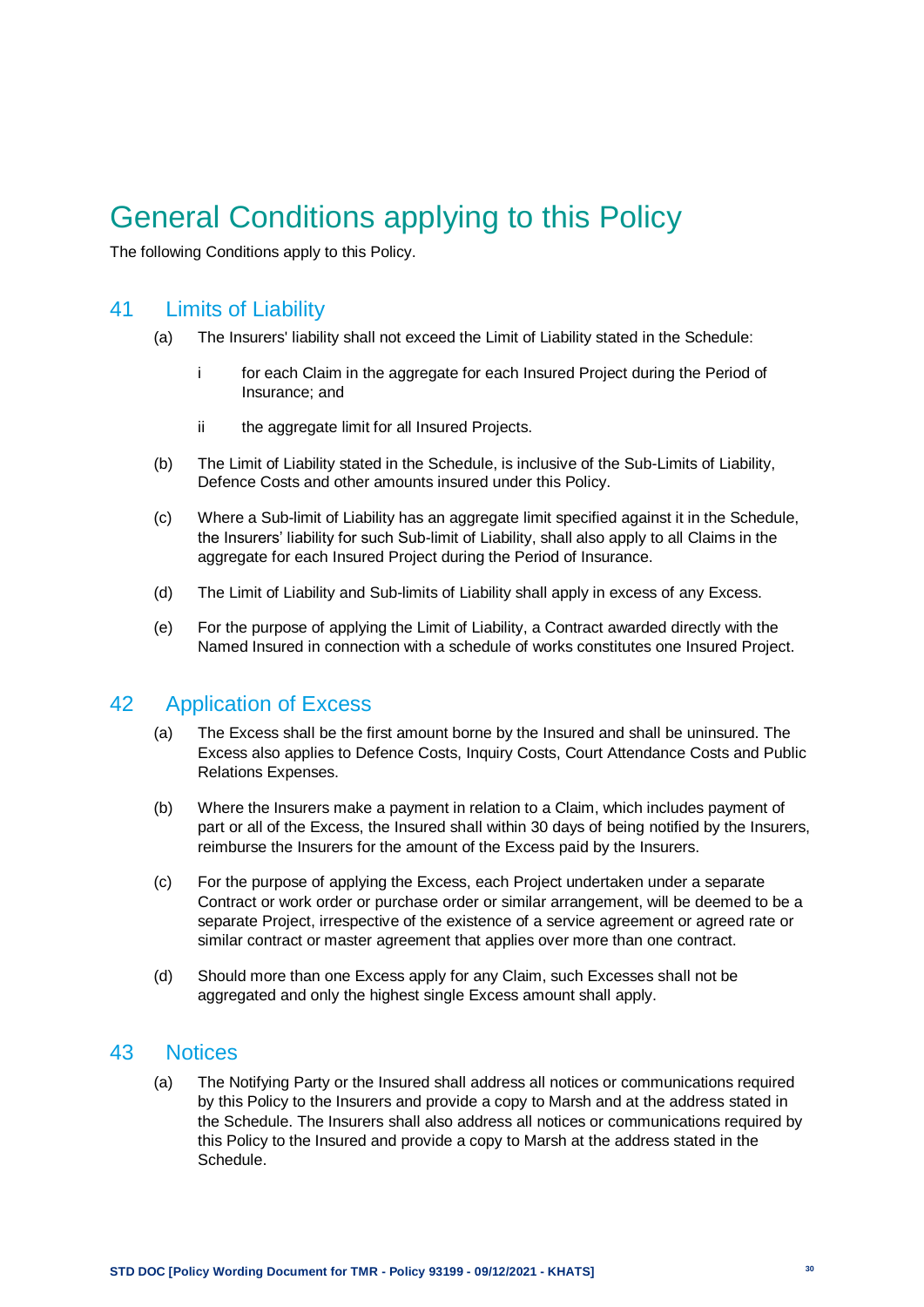- (b) The Insurers will accept notice of a Claim by Notifying Party or any Insured as notice by all Insureds under this Policy and that such notice is notice as required to be given to the Insurers for Claim notification. Where the Insured is required under contract to include a provision that the Insurers provide any notice under this Policy to all Insureds, the Insurers agree to be bound by this undertaking. Marsh will assist the Insurers in identifying contact details for each Insured.
- (c) Notice of non-renewal by the Insurers
- (d) If the Insurers elect not to renew this Policy, they will send notice by registered post or email to the Named Insured, (at Marsh's address) at least sixty (60) days prior to the expiration of this Policy's anniversary date in the event of:
	- i the cancellation or expiry of this Policy for any reason, including non payment of Premium;
	- ii the Insurers giving any notice under this Policy.

#### <span id="page-30-0"></span>44 Insolvency or bankruptcy

The insolvency or bankruptcy of any party comprising the Insured shall not release the Insurers from any of their obligations assumed hereunder.

#### <span id="page-30-1"></span>45 Assignment

If required, the Insurers will consider the assignment of this Policy to another party upon application by the Insured. Such agreement shall not be unreasonably withheld and will be expressed in writing.

#### <span id="page-30-2"></span>46 Cancellation

(a) By the Insurers

Subject to clauses 43(c) and 49, the Insurers may cancel this Policy in accordance with Section 60 of the Insurance Contracts Act 1984 (Cth) by serving on the Named Insured sixty (60) days notice in accordance with Section 59 of that Act.

(b) By the Named Insured

The Named Insured (on behalf of itself and all other Insureds unless otherwise specified) may cancel this Policy at any time by giving notice in writing to the Insurers.

(c) Run-off cover

In the event of this Policy being cancelled or not renewed and if requested by the Named Insured within 30 days of cancellation or non-renewal, cover by this Policy shall continue uninterrupted in respect of Insured Projects that have not commenced at the time of cancellation or non renewal, provided that a Contract as defined herein has been entered into prior to the date of cancellation or non renewal and that Contract relates to or is in respect of an Insured Project has not commenced.

For the purposes of this clause 46(c):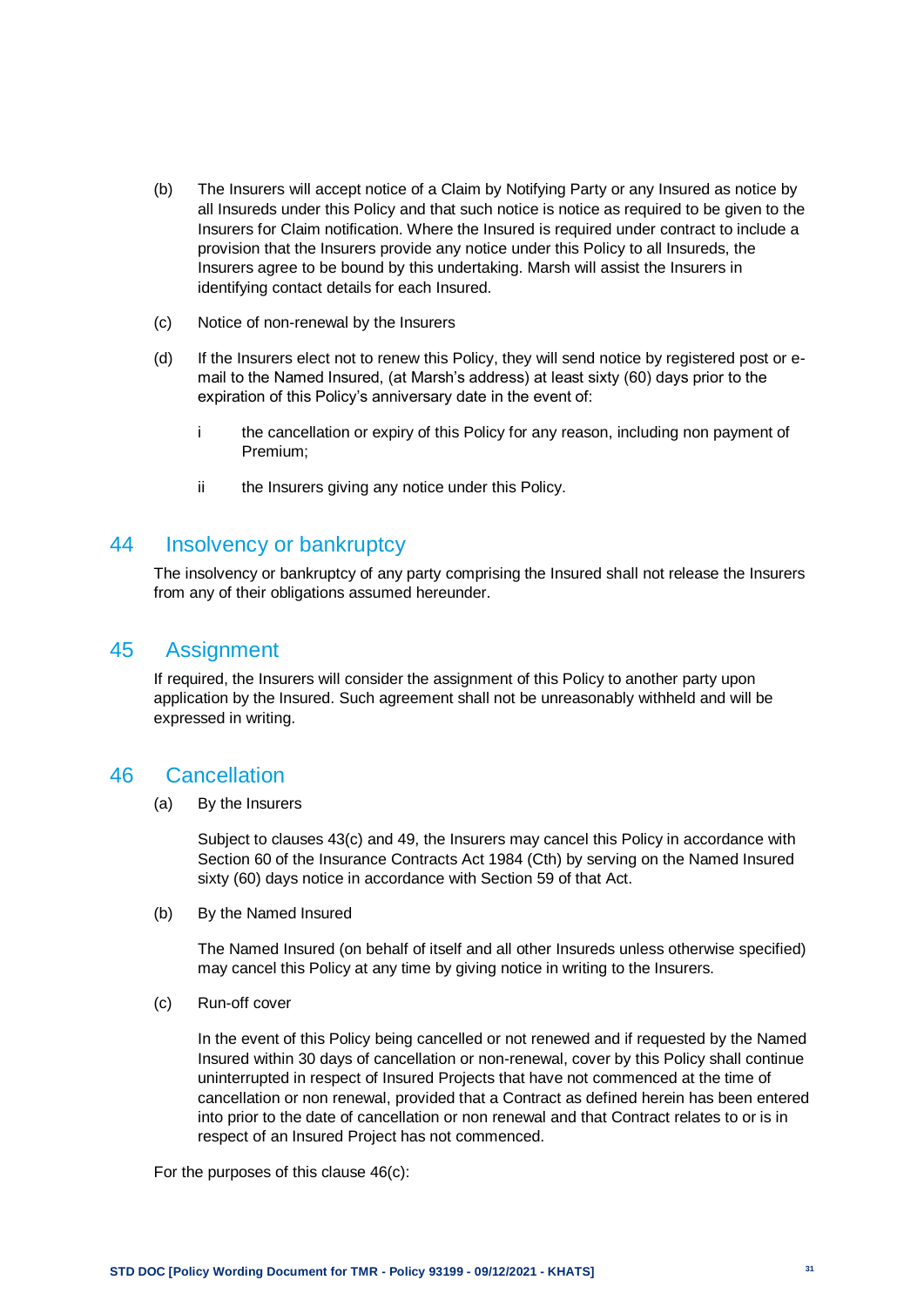Contract means any contract or agreement, made verbally and/or in writing by or on behalf of the Named Insured in respect of Professional Services and includes a Contract novated by the Named Insured to another Insured.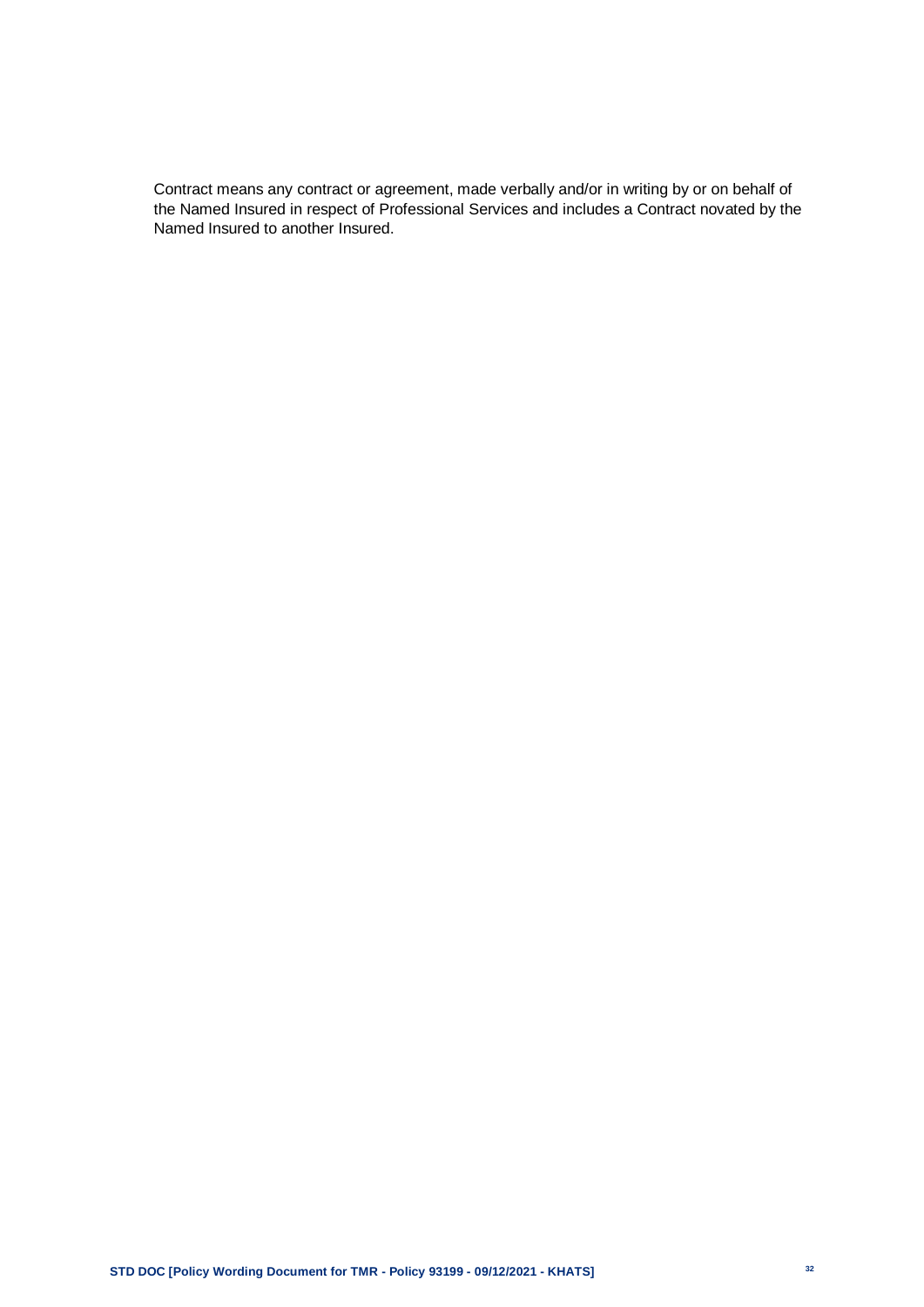Period of Insurance means the period commencing with the entering into of each Contract (as defined in this clause 46(c)), provided that such Contract is entered into prior to the date of cancellation or non renewal until 10 years from the date of this Policy being cancelled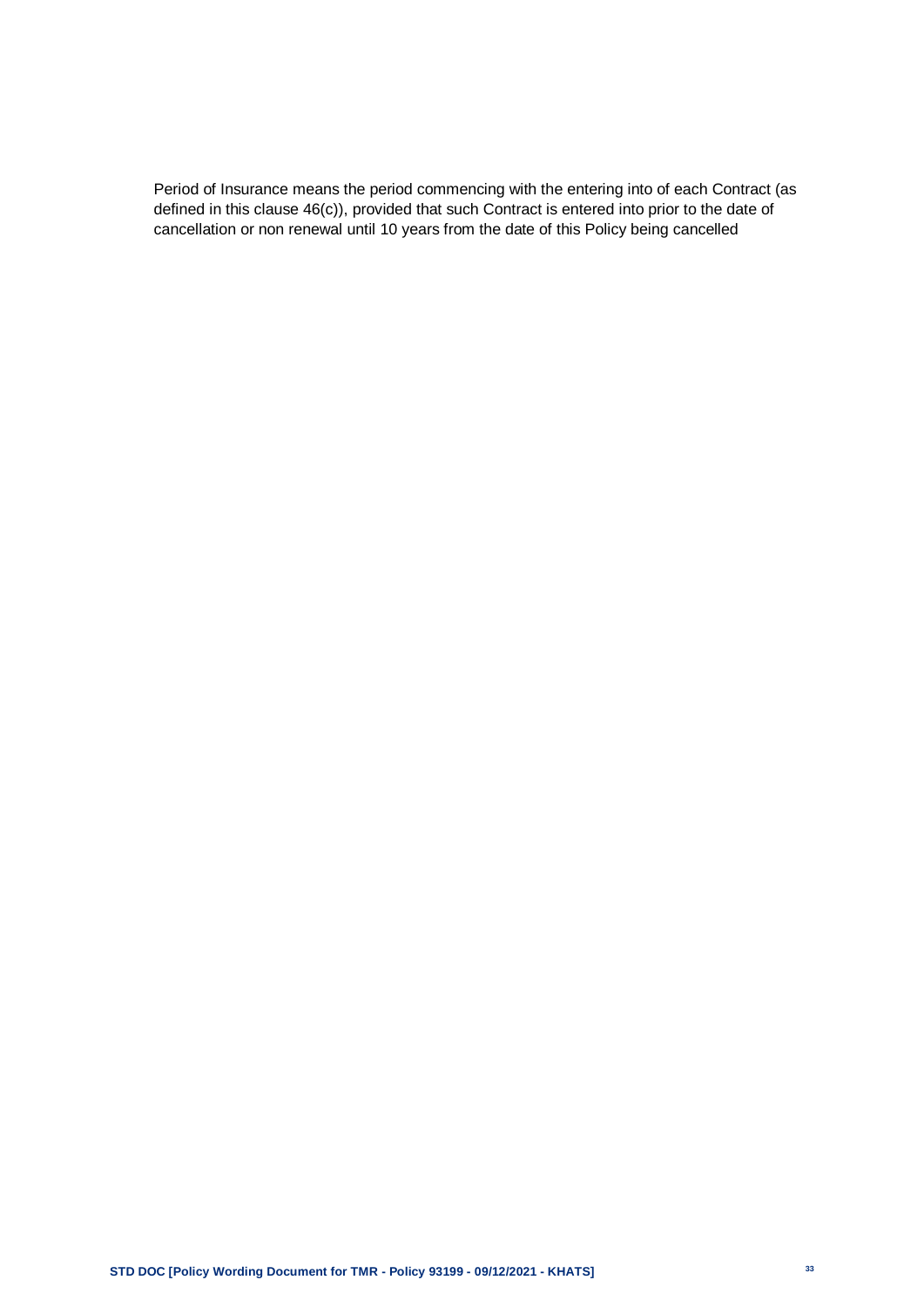or not renewed.

#### <span id="page-33-0"></span>47 Currency

All monetary amounts expressed in this Policy are in the denomination stated in the Schedule.

### <span id="page-33-1"></span>48 Jurisdiction and service of suit

The Insurers agree that:

- (a) this Policy is solely governed by the laws of Australia or if a specific State or Territory jurisdiction is stated in the Schedule, the laws of that State or Territory;
- (b) in the event of a dispute arising under this Policy, at the request of the Insured, the Insurers will submit to the jurisdiction of any competent court of Australia. Such dispute shall be determined in accordance with the law and practice applicable in such court;
- (c) any summons notice or process to be served upon the Insurers may be served upon the Nominee for Legal Service stated in the Schedule. Such nominee has authority to accept service and to enter an appearance on the Insurers' behalf. If directed by the Insured, the nominee shall give a written undertaking that the nominee will enter an appearance on the Insurers' behalf;
- (d) if proceedings are instituted against any one of the Insurers, all Insurers hereon will abide by the decision of such court or any competent appellate court.

#### <span id="page-33-2"></span>49 Non imputation and severability

The Insurers agree that any act, neglect, fraud, misrepresentation, misdescription, non disclosure or the failure to comply with this Policy's terms or conditions by any Insured, whether occurring prior to or during the Period of Insurance, shall not prejudice, reduce or render void the rights of any other Insured who is innocent of and has no prior knowledge of such conduct or omission. Any Insured becoming aware of such conduct or omission shall as soon as practicable after becoming aware of such, advise the Insurers in writing of all relevant facts.

Without limiting the above, the Insurers agree that any rights arising pursuant to Section 60 of the Insurance Contracts Act 1984 (Cth) to cancel this Policy shall only be exercised in respect of the party whose conduct or omission has given rise to the right.

#### <span id="page-33-3"></span>50 Declarations and Premium payment

The Insurers agree that:

- (a) The Premium for this Policy is provisional and will be adjusted as follows:
	- i Within 30 days of the expiry Policy Period, the Named Insured will declare to the Insurers the final Contract Values by Project Type for all Insured Projects commenced and completed during the preceding period, and the projected Contract Values by Project Type for the Insured Projects commenced during the preceding period, but not completed as at the end of the Policy Period; and